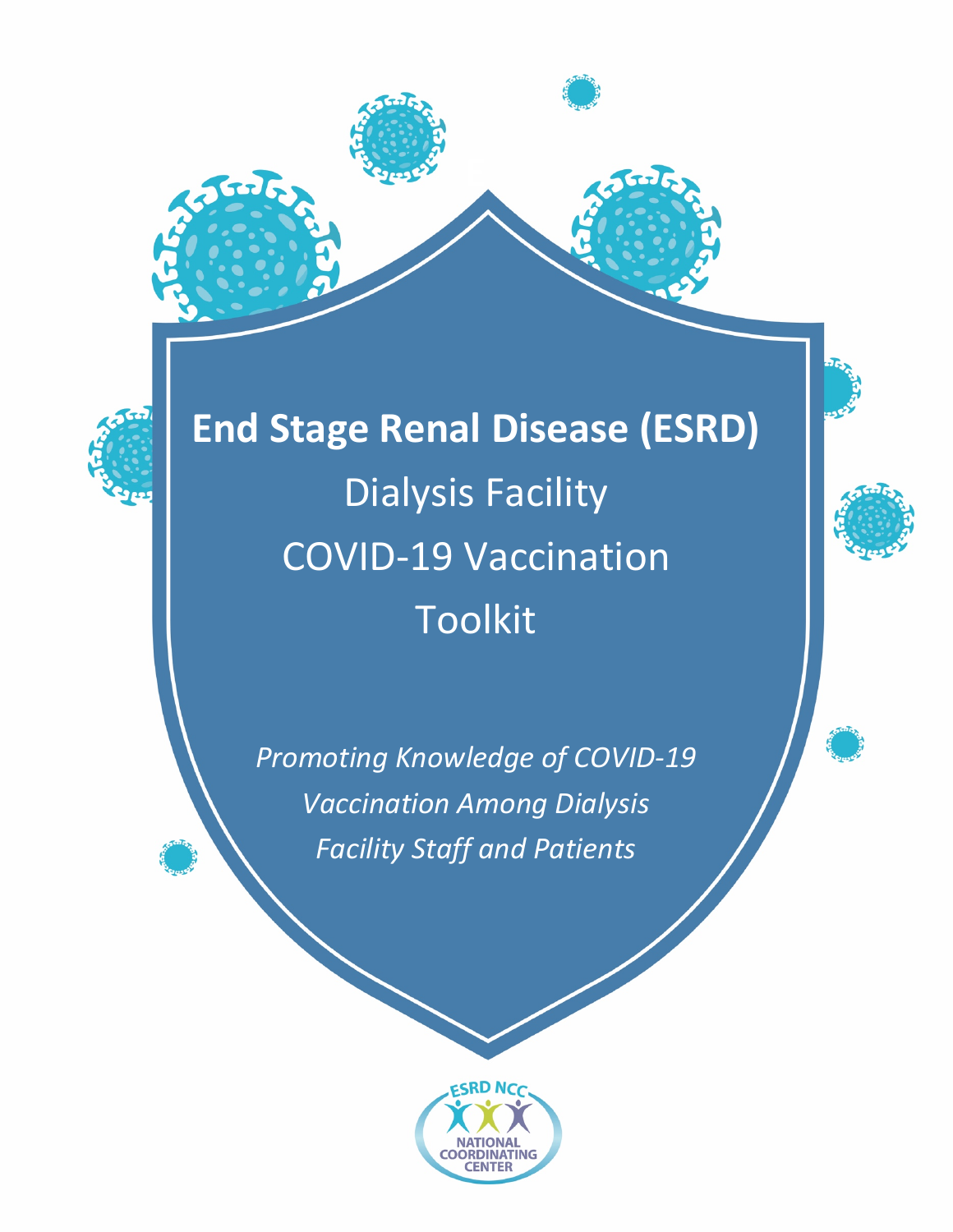

*Promoting Knowledge of COVID-19 Vaccination Among Facility Staff and Patients*

## **Contents**

| 1. |                                                                              |  |  |
|----|------------------------------------------------------------------------------|--|--|
| 2. |                                                                              |  |  |
| 3. |                                                                              |  |  |
|    |                                                                              |  |  |
|    |                                                                              |  |  |
|    |                                                                              |  |  |
|    |                                                                              |  |  |
|    |                                                                              |  |  |
|    |                                                                              |  |  |
| 4. |                                                                              |  |  |
| 5. |                                                                              |  |  |
|    |                                                                              |  |  |
| 6. |                                                                              |  |  |
|    |                                                                              |  |  |
|    |                                                                              |  |  |
|    |                                                                              |  |  |
|    |                                                                              |  |  |
|    |                                                                              |  |  |
|    |                                                                              |  |  |
| 7. |                                                                              |  |  |
|    | Webpage: CDC FAQs about COVID-19 Vaccination in Long-Term Care Facilities 18 |  |  |
|    |                                                                              |  |  |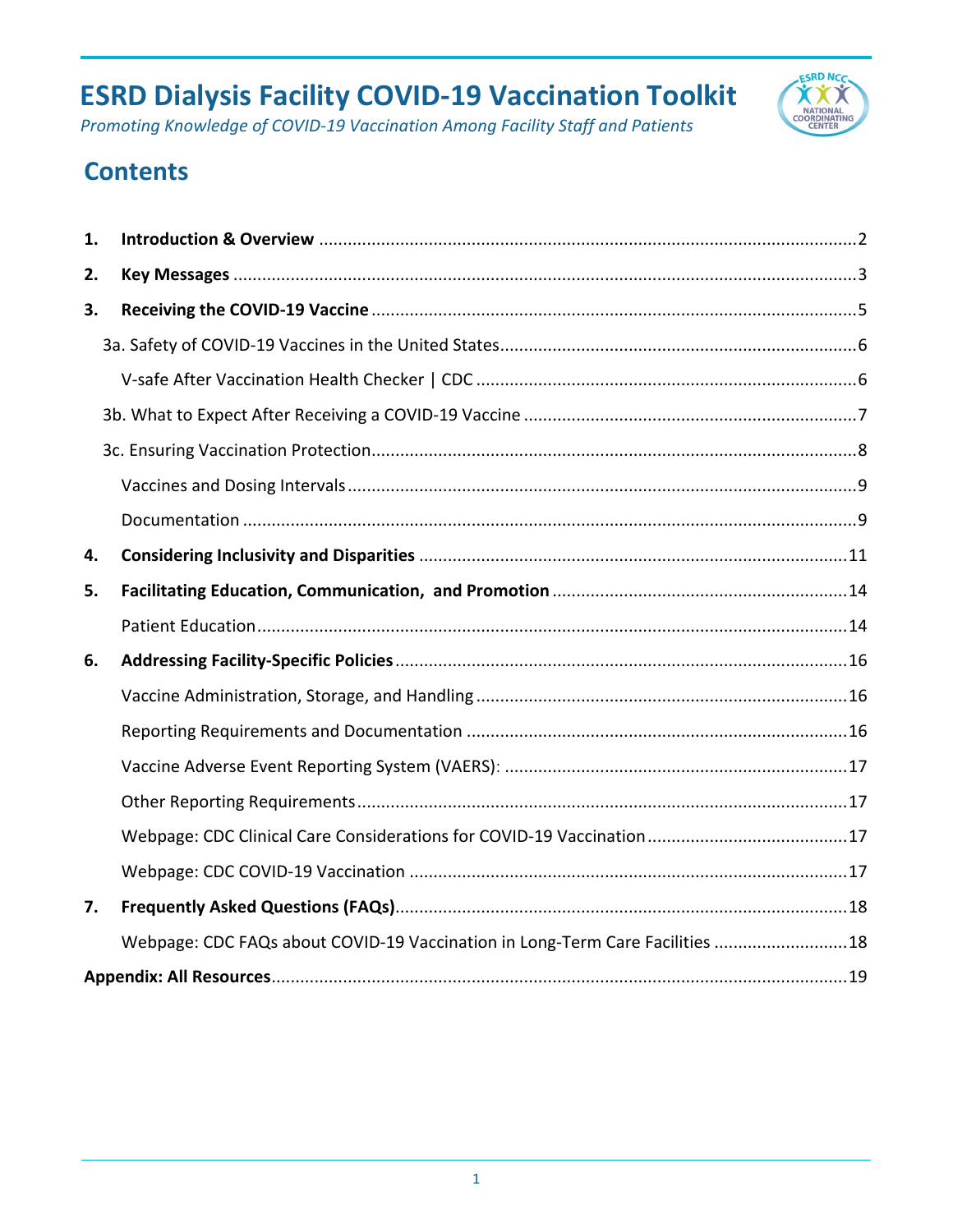*Promoting Knowledge of COVID-19 Vaccination Among Facility Staff and Patients*

## <span id="page-2-0"></span>**1.Introduction & Overview**



**ESRD NCC** 

People with kidney disease are at higher risk for more severe outcomes if contracting the COVID-19 virus.<sup>[1](#page-2-1)</sup> Patients who are receiving in-center hemodialysis are unable to self-quarantine at home due to the thrice weekly treatment plan. These patients are commuting to and from dialysis, sometimes via public transportation or ride sharing, and interacting with their healthcare team more frequently than most of the population. Therefore, all possible measures should be taken to minimize their risk of contracting the virus.

• Individuals: All kidney patients should practice strict infection control practices. This includes wearing a mask, staying at least six feet apart, avoiding crowds, and washing your hands. Families living in close quarters or large or extended families living in one household, also called multigenerational households, should also practice strict infection control. Family members should leave home only when necessary, such as going to the grocery store, pharmacy,

and medical appointments.

- Facilities: Dialysis facilities have adapted their practices to the patients' attending treatments. This may include limiting the number of people waiting in the lobby, spacing patient chairs, restricting visitors, and postponing on-site lobby day and extra educational events. This also includes frequent facility infection control audits and staff education.
- Communities: Unless directed by their healthcare provider, all patients and staff should seriously consider COVID-19 vaccination. Receiving the COVID-19 vaccine is considered a key action in protecting individuals and securing the future health of the country.

This toolkit contains information and resources about the COVID-19 vaccine for dialysis facility administrators to share with staff and patients. The resources come in a variety of formats. Those that can be directly shared with patients are marked with a flag icon as pictured below.



<span id="page-2-1"></span><sup>&</sup>lt;sup>1</sup> National Kidney Foundation. Kidney Disease & COVID-19. Available at: [https://www.kidney.org/covid-19.](https://www.kidney.org/covid-19) Accessed on March 22, 2021.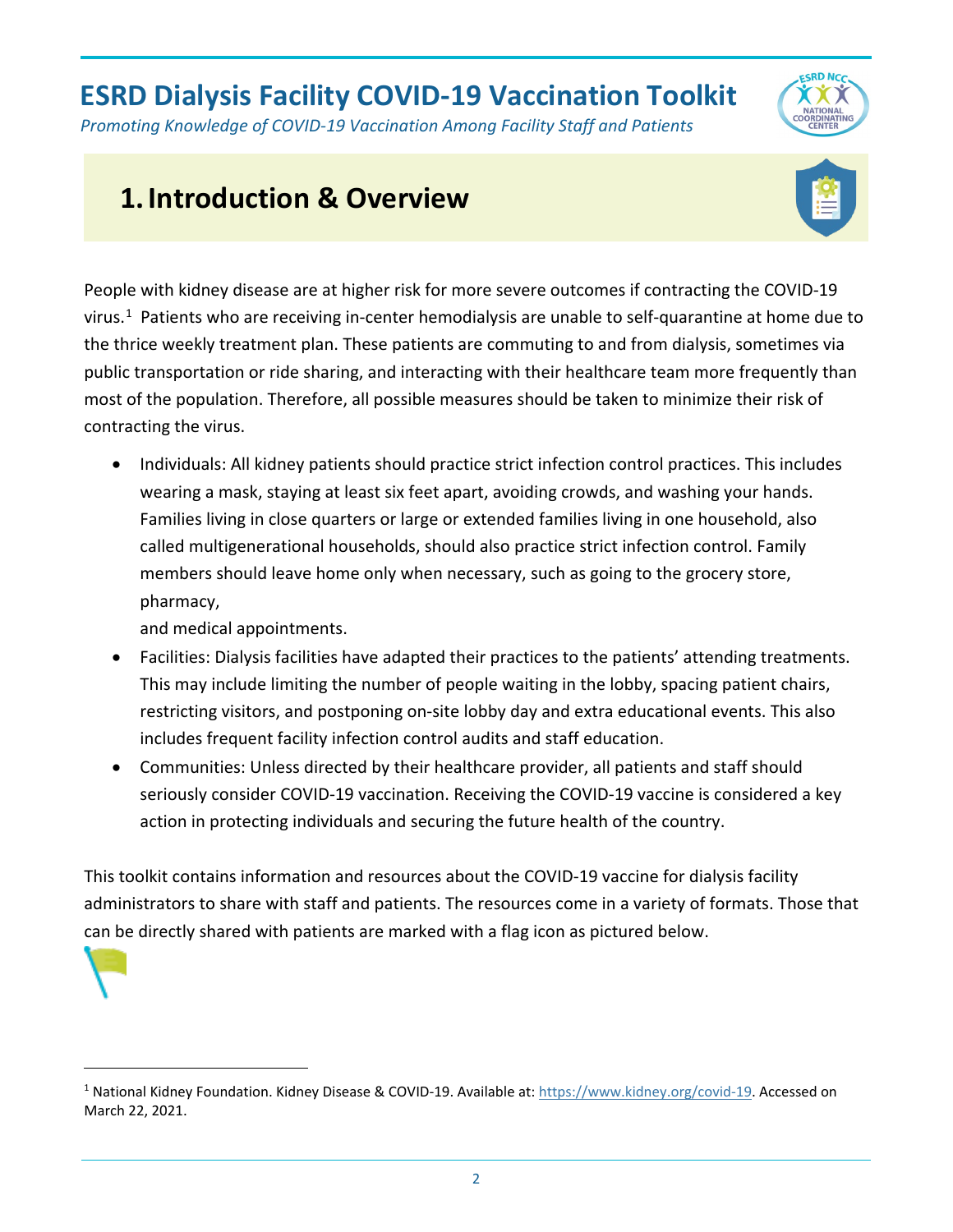*Promoting Knowledge of COVID-19 Vaccination Among Facility Staff and Patients*

## <span id="page-3-0"></span>**2.Key Messages**



**CRD NCC** 

Providing consistent and clear messages about COVID-19 vaccine safety can help increase vaccine confidence among staff and patients in the dialysis facility. Take the time to read these messages and incorporate them in formal and informal communications.

These key messages, many coming from the Centers for Disease Control and Prevention (CDC), about the vaccine effectiveness and safety may be shared widely:

- The COVID-19 vaccine does not contain the live virus that causes COVID-19, so the vaccine cannot make a person sick with COVID-19.
- COVID-19 vaccines are being held to the same safety standards as all other vaccines.
- The federal government has been working since the pandemic began to make one or more COVID-19 vaccines available as soon as possible while ensuring they are safe and effective through the Food and Drug Administration (FDA) Emergency Use Authorization (EUA).
- COVID-19 vaccines were tested in large studies that included tens of thousands of people to make sure they met safety standards and protected people of different ages, races, and ethnicities.
- The study results showed that the vaccines provided protection from COVID-19.
- Several expert and independent groups evaluate the safety of vaccines being given to people in the United States.
	- $\circ$  Before authorization, the FDA carefully reviews all the effectiveness and safety data from clinical trials.
	- o The Advisory Committee on Immunization Practices (ACIP), an independent body of medical and public health experts, reviews all data before recommending use.
	- $\circ$  After authorization, the FDA and CDC will continue to monitor the safety of vaccines through existing and enhanced systems.<sup>[2](#page-3-1)</sup>
- It is important to remember that the vaccine is offered at no cost to the individual.

<span id="page-3-1"></span><sup>&</sup>lt;sup>2</sup> CDC. COVID-19 Vaccine Reporting Systems. Available at[: https://www.cdc.gov/coronavirus/2019-ncov/vaccines/reporting](https://www.cdc.gov/coronavirus/2019-ncov/vaccines/reporting-systems.html)[systems.html.](https://www.cdc.gov/coronavirus/2019-ncov/vaccines/reporting-systems.html) Accessed on March 2, 2021.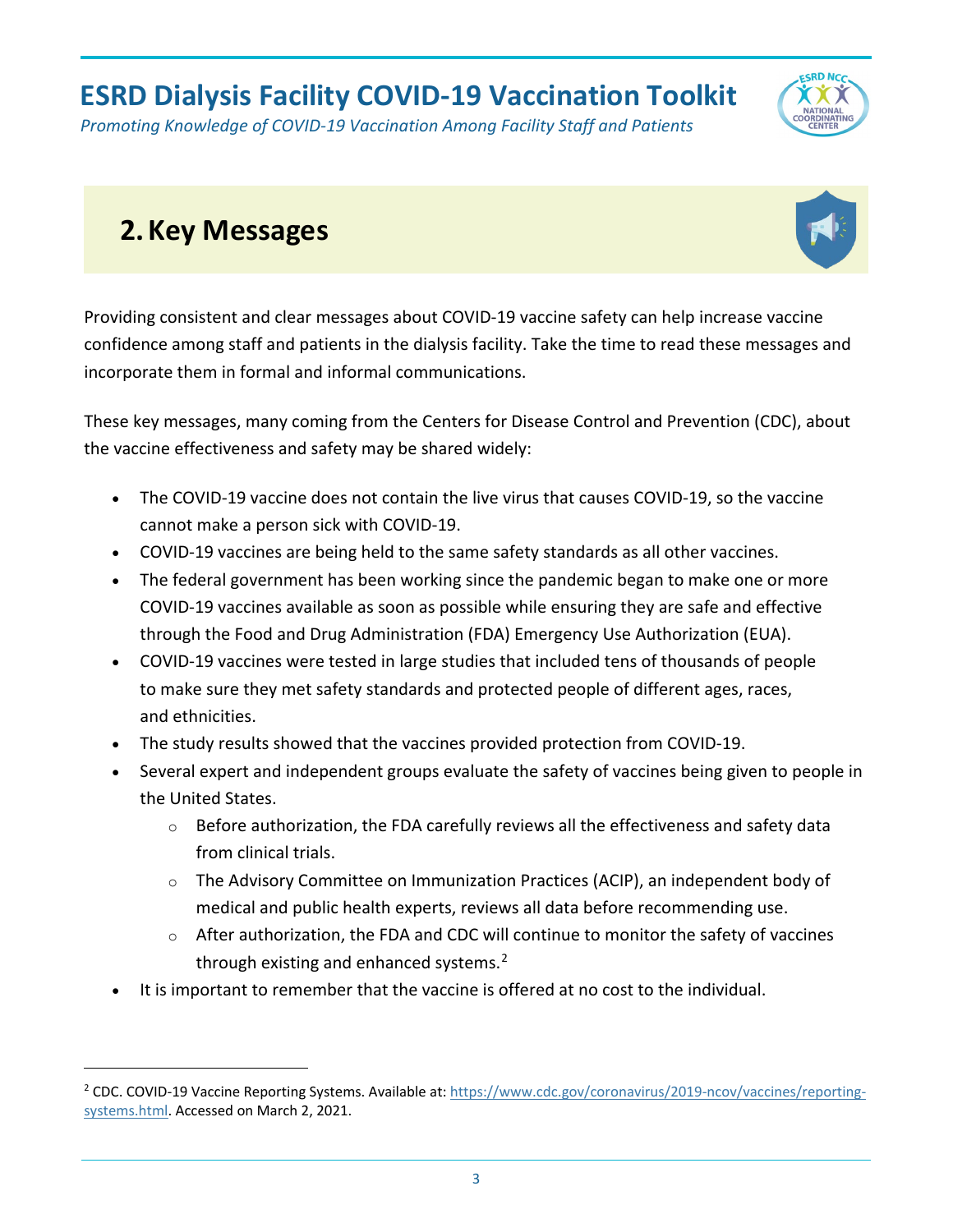

*Promoting Knowledge of COVID-19 Vaccination Among Facility Staff and Patients*

• Having chronic kidney disease of any stage increases the patient's risk for severe illness from COVID-19. By receiving the vaccine, it may reduce the severity of the virus and help keep patients from being hospitalized.

#### **Resources**

**Webpage: CDC [COVID-19 Vaccines](https://www.cdc.gov/coronavirus/2019-ncov/vaccines/index.html)** 

**Webpage: CDC [Ensuring Vaccination Safety in the U.S.](https://www.cdc.gov/coronavirus/2019-ncov/vaccines/safety.html)**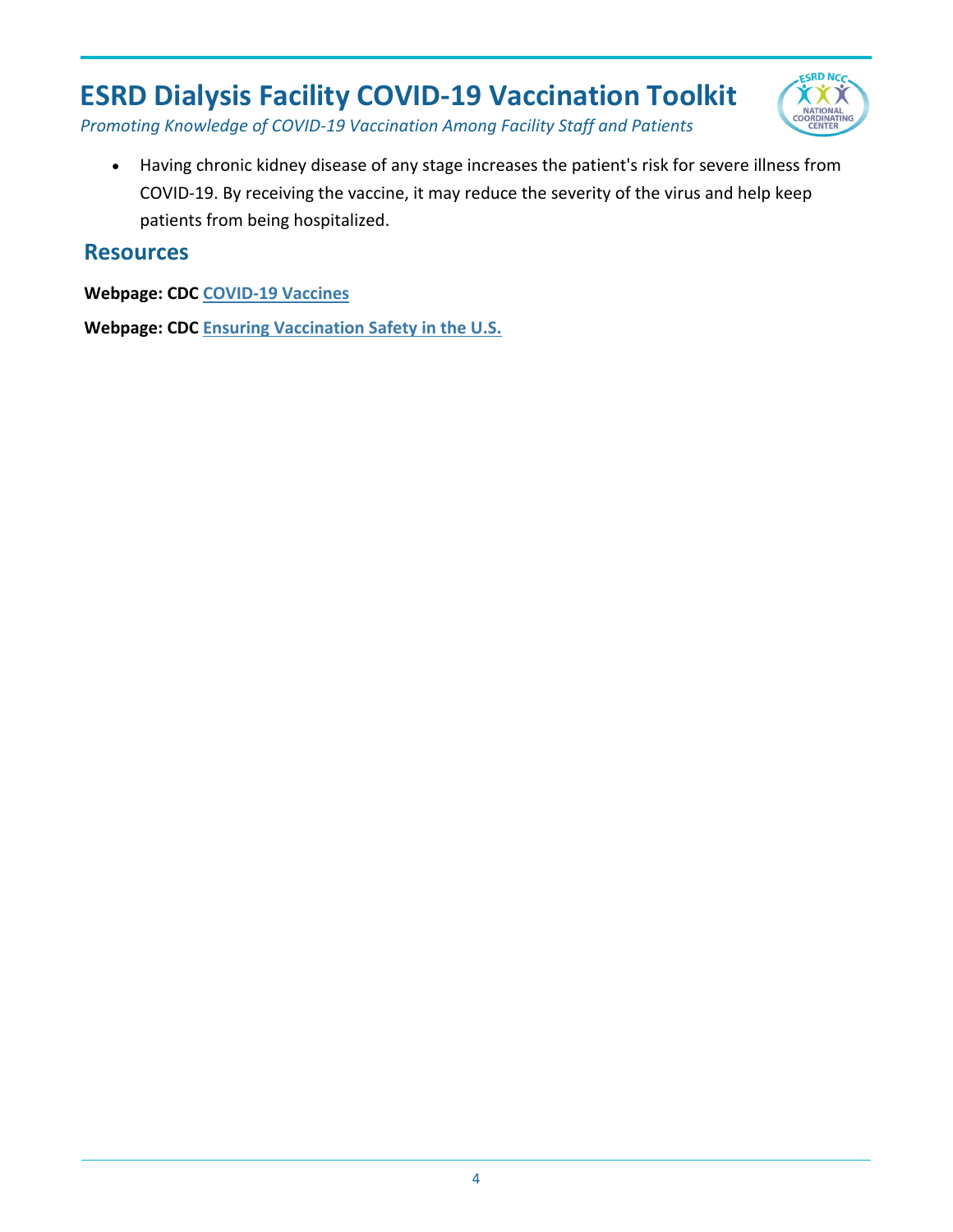

## <span id="page-5-0"></span>**3.Receiving the COVID-19 Vaccine**



**CRD NCA** 

Due to the highly contagious nature and severity of the COVID-19 virus symptoms in those with chronic illness, it is imperative that dialysis professionals get vaccinated. Getting vaccinated protects against contracting COVID-19. Widespread vaccination for COVDI-19 means that the virus will not infect as many people. The COVID-19 vaccine, regardless of the manufacturer or type, is an important part of helping to stop the pandemic, along with regular handwashing, wearing masks, and social distancing. Even after the vaccine has been approved, there are many safety systems that monitor its effects.

According to the CDC, below is a list of some of the benefits of the COVID-19 vaccine. The full list of benefits can be found on the CDC website. The full webpage describing benefits is listed below in the resource section.

- The vaccine will help keep those who receive it from getting COVID-19.
	- $\circ$  All COVID-19 vaccines in the United States have been shown to be highly effective in preventing COVID-19.
	- $\circ$  Vaccinating yourself may help protect people around you—particularly people at increased risk, such as people receiving dialysis treatments—from COVID-19.
- COVID-19 vaccination is a safer way to help build protection.
	- o There is no way to predict how COVID-19 will affect someone. So, if you get sick, you could spread the disease to others including patients, friends, and family.
- COVID-19 vaccination is considered an important intervention to help stop the pandemic.
	- $\circ$  Vaccines will work with the immune system to fight the virus if the body is exposed.
	- $\circ$  The combination of vaccination and following the CDC's recommendations to continue wearing a mask, practicing social distancing, and frequent handwashing will offer the best protection from COVID-19.

#### **Resources**

**Webpage: CDC [Benefits of Getting a COVID-19 Vaccine](https://www.cdc.gov/coronavirus/2019-ncov/vaccines/vaccine-benefits.html)**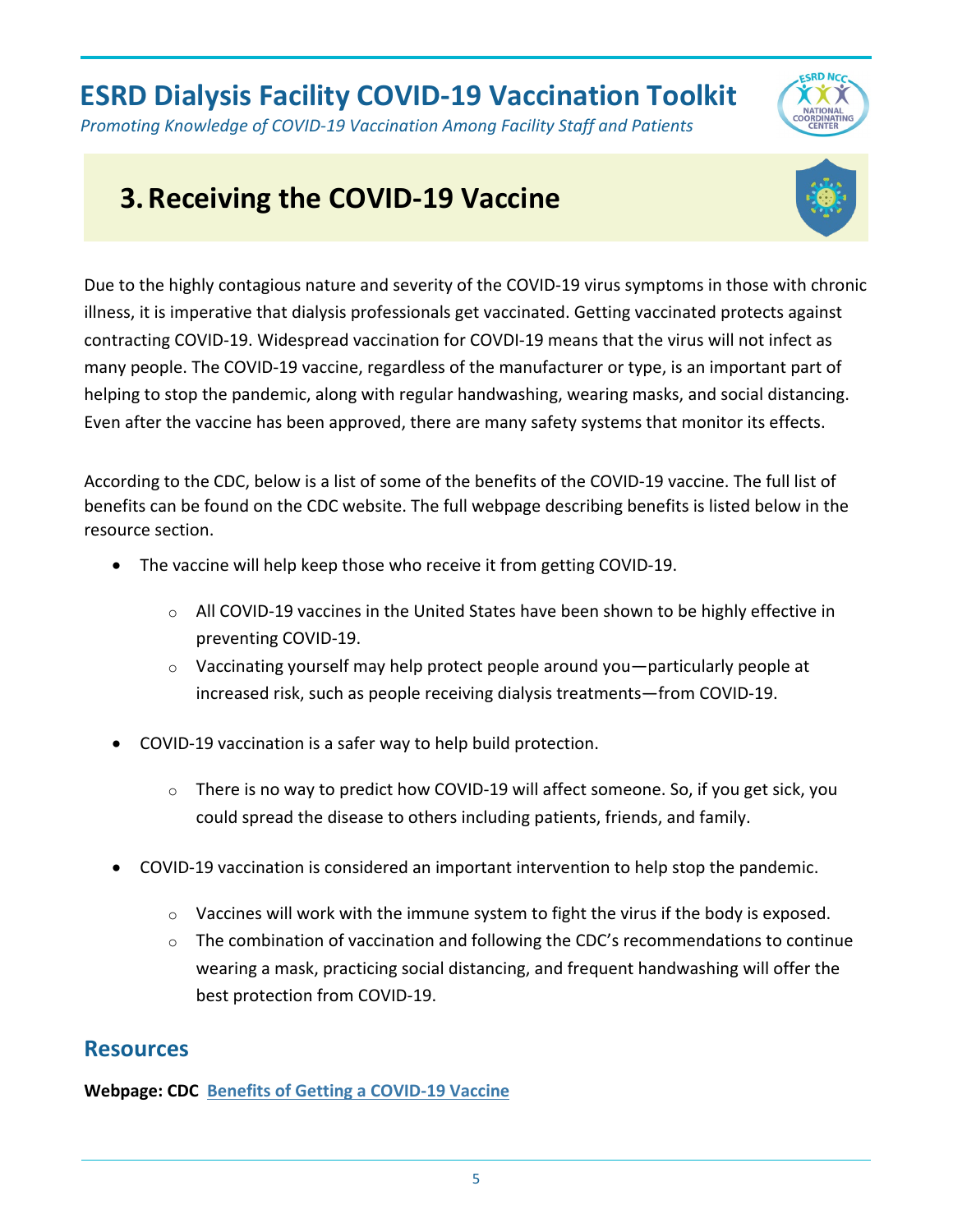

*Promoting Knowledge of COVID-19 Vaccination Among Facility Staff and Patients*

#### **Webpage: CDC [Facts About Vaccination](https://www.cdc.gov/coronavirus/2019-ncov/vaccines/facts.html?CDC_AA_refVal=https%3A%2F%2Fwww.cdc.gov%2Fcoronavirus%2F2019-ncov%2Fvaccines%2Fvaccine-benefits%2Ffacts.html)**

**Webpage: CDC [People with Certain Medical Conditions](https://www.cdc.gov/coronavirus/2019-ncov/need-extra-precautions/people-with-medical-conditions.html/#chronic-kidney-disease)** 

### <span id="page-6-0"></span>**3a. Safety of COVID-19 Vaccines in the United States**

COVID-19 vaccines are safe and effective.[3](#page-6-2) Millions of people in the United States have already received COVID-19 vaccines without incident. These vaccines have undergone the most intensive safety monitoring in United States history. This monitoring includes both established and new safety monitoring systems.[4](#page-6-3)

After a vaccine is approved for use, vaccine safety monitoring systems begin. The CDC and FDA watch for adverse events and monitor prevalence of side effects.<sup>[5,](#page-6-4)[6](#page-6-5)</sup> This continued monitoring can pick up on adverse events that may not have been seen in clinical trials. If an unexpected adverse event is seen, experts quickly study it further to assess whether it might be a valid safety concern for the population. This monitoring is critical, and employed for all vaccinations, to help ensure that the benefits continue to outweigh the risks for people who receive vaccines.

Receiving the COVID-19 vaccine is a significant contributor to stopping the pandemic. To learn more, please go to the [video](#page-20-0) listed under the [Resources](#page-19-0) in this section called *How CDC is Making COVID-19 Vaccine Recommendations*. The resource offers advice from the CDC on the use of vaccines and information on the process for making recommendations on COVID-19 vaccines.

### <span id="page-6-1"></span>**V-safe After Vaccination Health Checker | CDC**

V-safe is a new CDC smartphone-based monitoring program for COVID-19 vaccine safety. It uses text messaging and web surveys to check-in with vaccine recipients after vaccination. Participants can report side effects and health impact events after COVID-19 vaccination, and it includes active telephone follow-up by the CDC for reports of significant health impact.

V-safe conducts electronic health check-ins with vaccine recipients daily for the first week postvaccination and weekly until six weeks post-vaccination; additional health checks at 3, 6, and 12

<span id="page-6-2"></span><sup>&</sup>lt;sup>3</sup> CDC. Safety of COVID-19 Vaccines. Available at [https://www.cdc.gov/coronavirus/2019-ncov/vaccines/safety/safety-of](https://www.cdc.gov/coronavirus/2019-ncov/vaccines/safety/safety-of-vaccines.html)[vaccines.html.](https://www.cdc.gov/coronavirus/2019-ncov/vaccines/safety/safety-of-vaccines.html) Accessed on March 2, 2021.

<span id="page-6-3"></span><sup>&</sup>lt;sup>4</sup> CDC. Safety of COVID-19 Vaccines. Available at [https://www.cdc.gov/coronavirus/2019-ncov/vaccines/safety/safety-of](https://www.cdc.gov/coronavirus/2019-ncov/vaccines/safety/safety-of-vaccines.html)[vaccines.html.](https://www.cdc.gov/coronavirus/2019-ncov/vaccines/safety/safety-of-vaccines.html) Accessed on March 2, 2021.

<span id="page-6-4"></span><sup>&</sup>lt;sup>5</sup> CDC. COVID-19 Vaccine Reporting Systems. Available a[t https://www.cdc.gov/coronavirus/2019-ncov/vaccines/reporting](https://www.cdc.gov/coronavirus/2019-ncov/vaccines/reporting-systems.html)[systems.html.](https://www.cdc.gov/coronavirus/2019-ncov/vaccines/reporting-systems.html) Accessed on March 2, 2021.

<span id="page-6-5"></span><sup>&</sup>lt;sup>6</sup> CDC. Vaccine Adverse Event Reporting System (VAERS). Available at:

[https://www.cdc.gov/vaccinesafety/ensuringsafety/monitoring/vaers/index.html.](https://www.cdc.gov/vaccinesafety/ensuringsafety/monitoring/vaers/index.html) Accessed on March 2, 2021.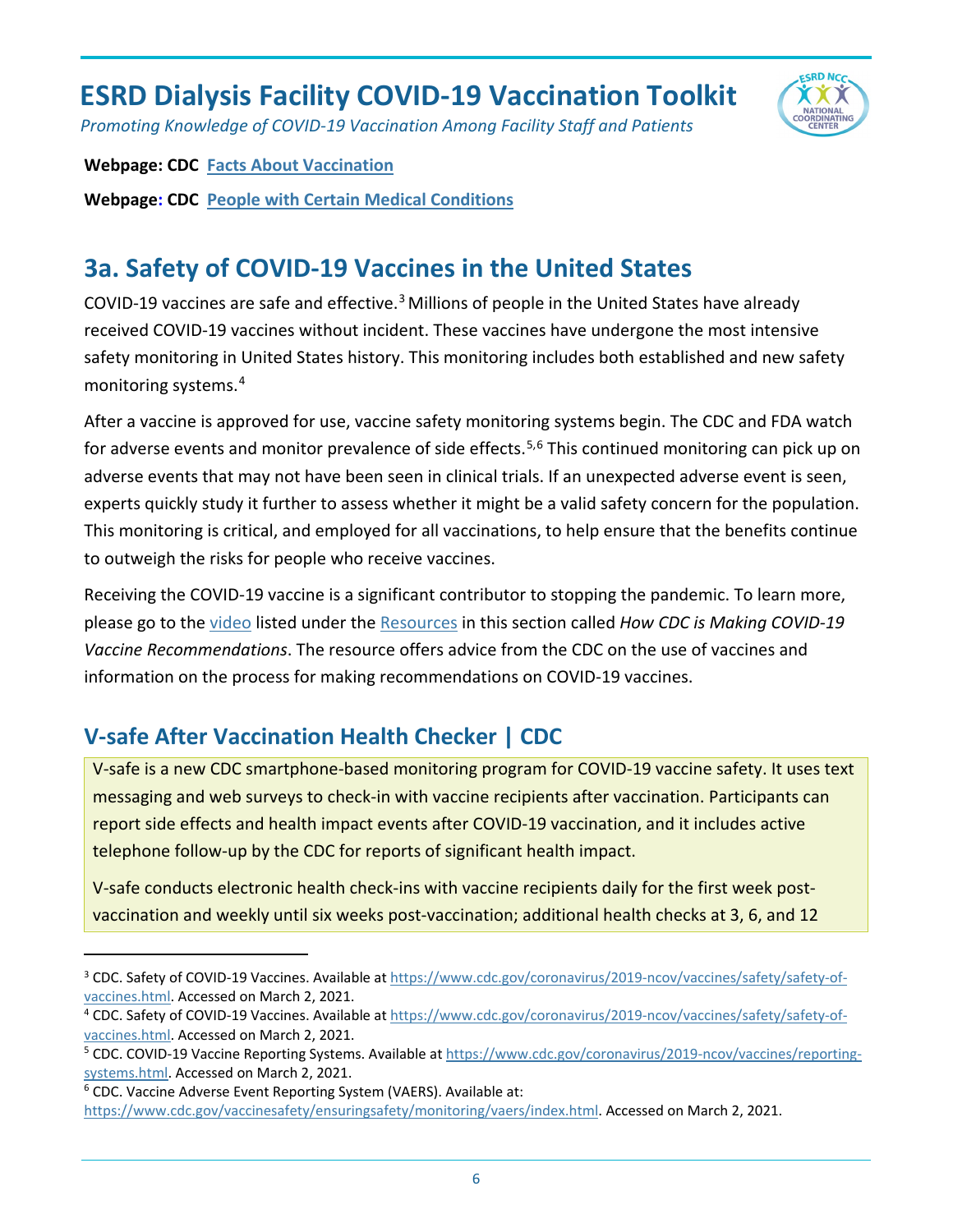

*Promoting Knowledge of COVID-19 Vaccination Among Facility Staff and Patients*

months post-vaccination; and the timeline resets at second dose. The CDC asks that healthcare providers help get as many people to use V-safe as possible by giving them the one-page information sheet at the time of vaccination and educating patients on the importance of enrolling in V-safe. Please note that participation is optional for the patients.

#### **Resources**

**Webpage: CDC [COVID-19 Vaccine Safety](https://www.cdc.gov/coronavirus/2019-ncov/vaccines/safety.html)**

**Website: Immunization Action Coalition [Ask the Experts](https://www.immunize.org/askexperts/experts_cov.asp)**

**Recording: American Society of Nephrology (ASN) [Safety and Efficacy of COVID-19 Vaccines in the](https://www.youtube.com/watch?app=desktop&v=Z8AaGVnD0GU&feature=youtu.be)  [Dialysis Population](https://www.youtube.com/watch?app=desktop&v=Z8AaGVnD0GU&feature=youtu.be)**

**50-minute Webinar: CDC [What Every Clinician Should Know about COVID-19 Vaccine Safety](https://emergency.cdc.gov/coca/calls/2020/callinfo_121420.asp)**

**60-minute Webinar: CDC [COVID-19 Vaccines: Update on Allergic Reactions, Contraindications, and](https://emergency.cdc.gov/coca/calls/2020/callinfo_123020.asp)  [Precautions](https://emergency.cdc.gov/coca/calls/2020/callinfo_123020.asp)**

**Video: CDC [How CDC Is Making COVID-19 Vaccine Recommendations](https://www.youtube.com/watch?app=desktop&v=6Wqk2CrMrh8&feature=youtu.be)**

**Document: CDC [COVID-19 Vaccine EUA Fact Sheet](https://www.cdc.gov/vaccines/covid-19/eua/index.html)** 

### <span id="page-7-0"></span>**3b. What to Expect After Receiving a COVID-19 Vaccine**

Like many vaccines, there may be some side effects related to receiving the COVID-19 vaccines, which typically subside in a few days. These side effects are normal signs that the body is building protection against the virus. The side effects from the vaccine should not be confused with contracting COVID-19. It is important to proactively share these expectations with staff and patients so they can plan mentally and physically should they have side effects. Consider incorporating them in verbal and written communications.

#### **Common Side Effects**

On the arm where you receive the vaccination:

- Pain
- Swelling

Throughout the rest of your body:

- **Fever**
- Chills
- **Tiredness**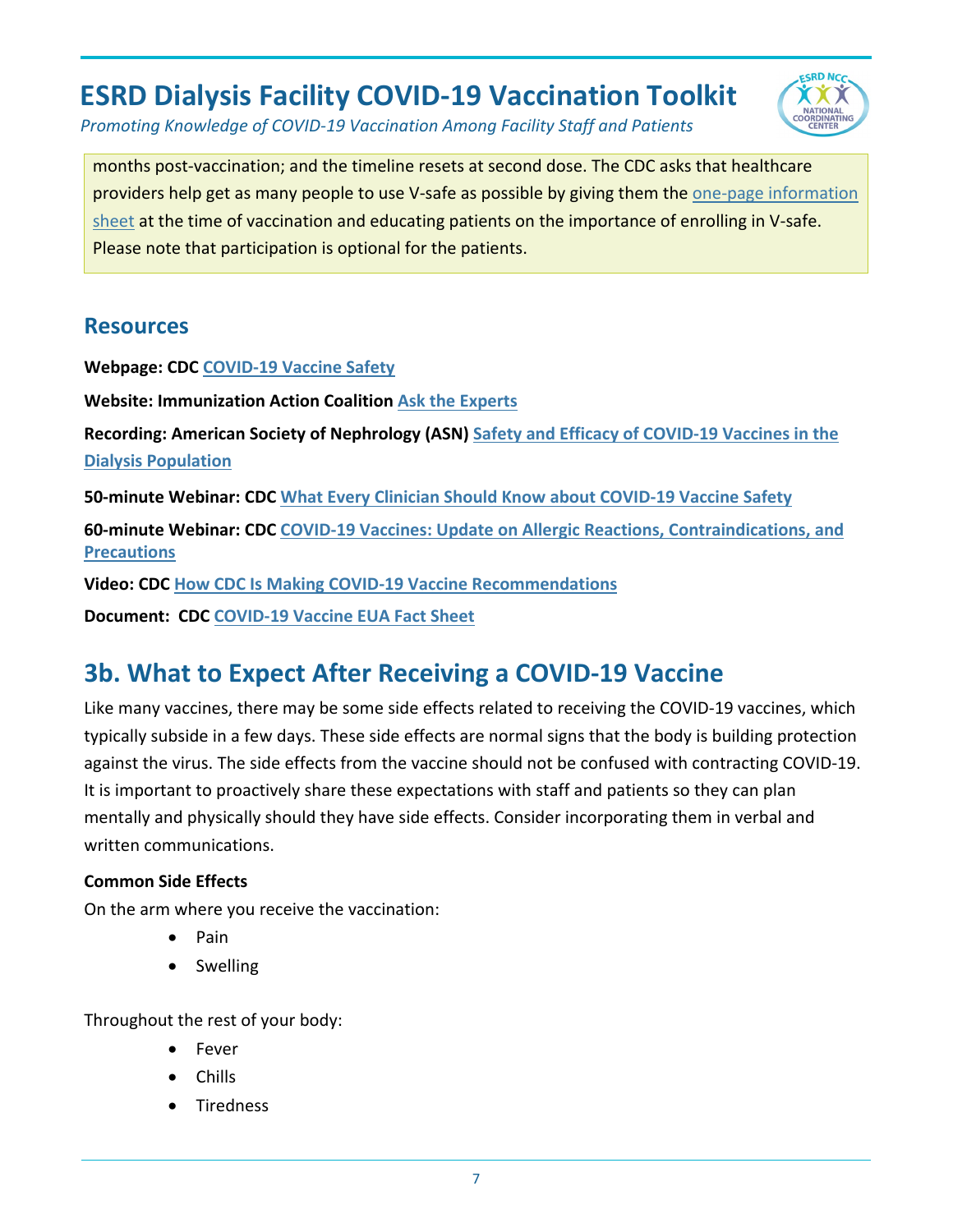

*Promoting Knowledge of COVID-19 Vaccination Among Facility Staff and Patients*

• Headache

#### **Helpful Tips**

If you have pain or discomfort, talk to your doctor or healthcare provider about taking an over-thecounter medicine, such as acetaminophen.

To reduce pain and discomfort at the site of the vaccine:

- Apply a clean, cool, wet washcloth over the area.
- Use or exercise your arm.

To reduce discomfort from fever:

- Eat ice chips or frozen grapes, but do not exceed your fluid limit.
- Dress lightly.

#### **When to Call the Doctor**

In most cases, discomfort from fever or pain is normal. Contact your doctor or healthcare provider if:

- Redness or tenderness where the vaccine was administered increases after 24 hours.
- Side effects are worrisome or do not seem to be going away after a couple of days.

#### **Resource**

<span id="page-8-0"></span>**Article: Harvard Health Blog [COVID-19 Vaccines: Safety, Side Effects—and Coincidence](https://www.health.harvard.edu/blog/covid-19-vaccines-safety-side-effects-and-coincidence-2021020821906)**

### **3c. Ensuring Vaccination Protection**

The FDA EUA has allowed industry to bring safe and effective vaccinations more quickly to the United States' population. It is important to remain up to date on all vaccines approved and available for use. Refer to the most [current](#page-14-0) [COVID-19 vaccines](https://www.fda.gov/emergency-preparedness-and-response/coronavirus-disease-2019-covid-19/covid-19-vaccines) available in this document and as listed on the FDA site.

At the time of this document's publication, there are three COVID-19 vaccines approved in the United States. Two of the three vaccines require two doses; one vaccine requires only a single dose. Pfizer and Moderna COVID-19 vaccines require two doses to be effective. The Janssen (Johnson & Johnson) COVID-19 vaccine only requires one dose to be effective.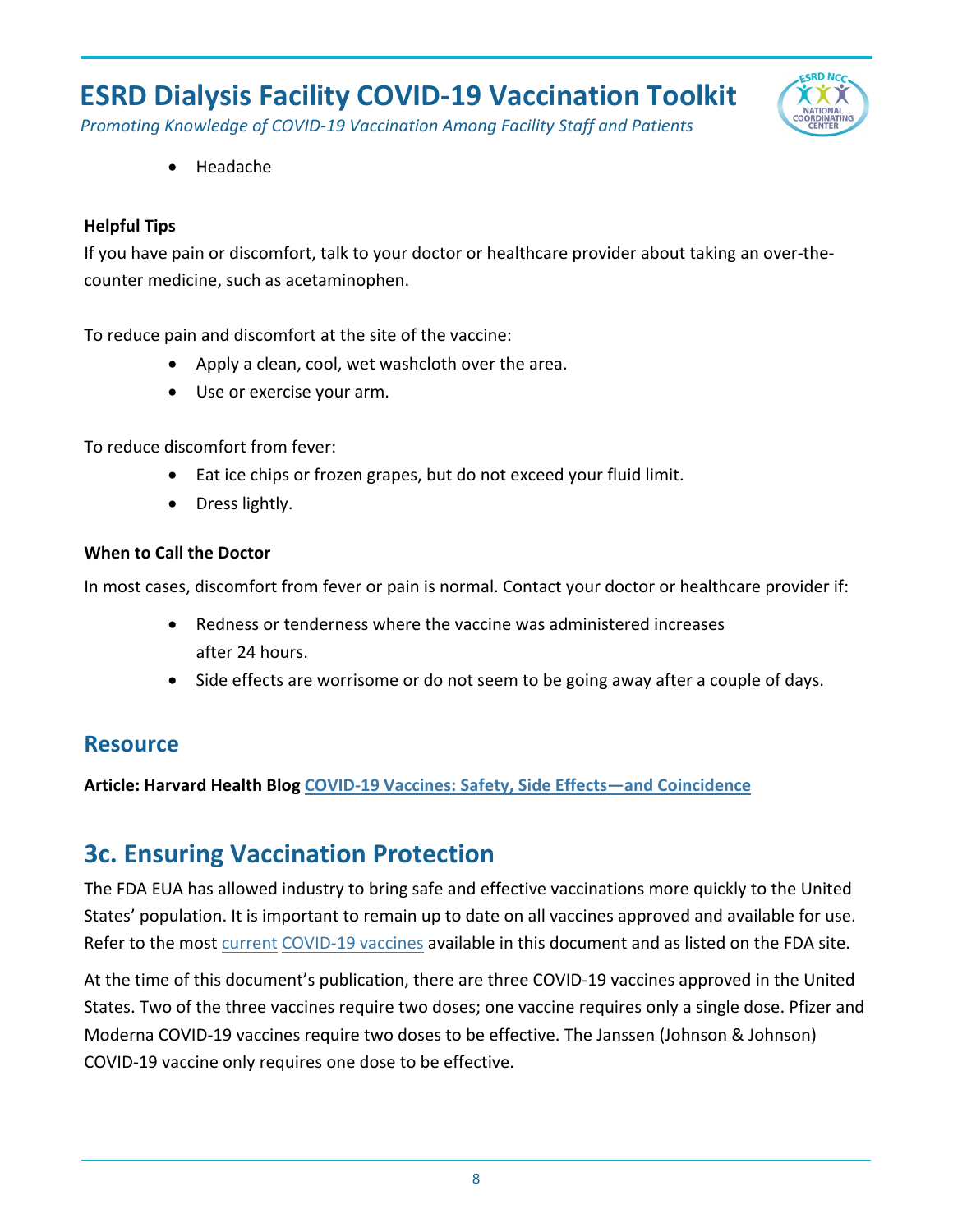

*Promoting Knowledge of COVID-19 Vaccination Among Facility Staff and Patients*

### <span id="page-9-0"></span>**Vaccines and Dosing Intervals**

| <b>Vaccination Name</b>          | <b>Time Between First and Second Doses</b> |
|----------------------------------|--------------------------------------------|
| Pfizer-BioNTech COVID-19 vaccine | 21 days                                    |
| Moderna COVID-19 vaccine         | 28 days                                    |

*Reminder: The approved Janssen COVID-19 vaccine (also commonly called the "Johnson & Johnson vaccine") only requires one dose.*

#### **Remember:**

- As with any other multi-dose vaccine, it is imperative that if administering a vaccine that requires two doses, both doses are received within the appropriate time frame.
- There is no difference in the first and second dose of those COVID-19 vaccines that require two doses. Any difference in side effects is due to the body's reaction.
- The interval between the doses, if there is one, depends on the vaccine.
- Unless a medical provider instructs otherwise, even patients who had side effects from the first vaccination should receive the second dose of the same vaccination. For further details, patients should consult with their physician.
- There is no data available at this time, but some health experts warn that missing a second dose of the vaccine, if required, would not protect the individual from contracting COVID-19. Not completing the vaccine series might allow the virus to survive, mutate, and become resistant to vaccines.
- Prior to receiving any vaccine, share *[What to Expect After Receiving a COVID-19 Vaccine](#page-7-0)* with patients and staff.

#### <span id="page-9-1"></span>**Documentation**

Documentation of the COVID-19 vaccinations is important. The CDC vaccination card is the easiest way to show vaccination status and confirm administration dates. Upon receiving the vaccination, the healthcare provider should also provide a CDC vaccination card to the person receiving the vaccination.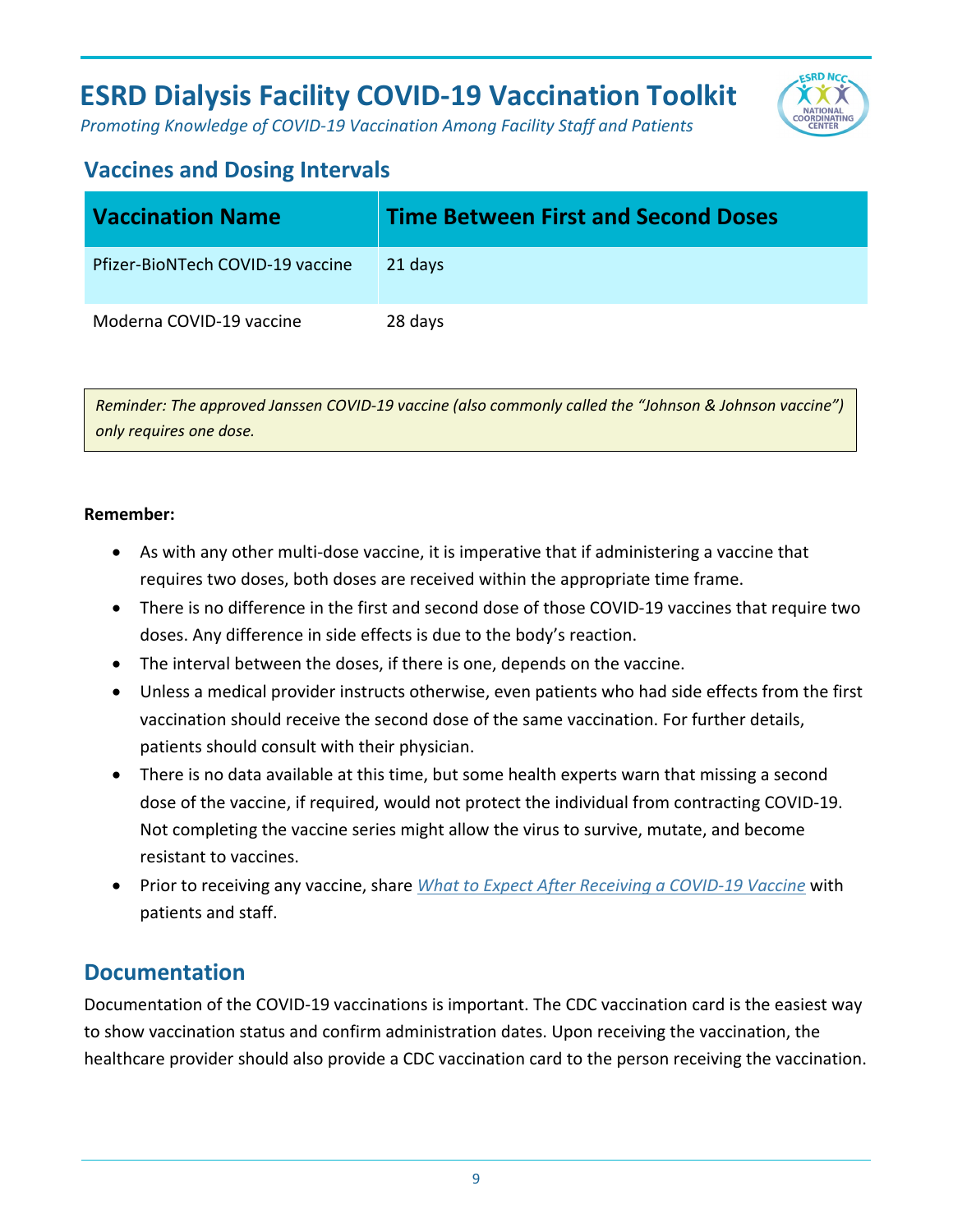

*Promoting Knowledge of COVID-19 Vaccination Among Facility Staff and Patients*

- Many states keep vaccination records, but not all do and even if there is a record, it is not always easily obtainable. It is important to note that the CDC does not store individual vaccination records.
- If providing COVID-19 vaccinations at the dialysis facility:
	- $\circ$  Track patient and staff receipt of both doses by using the CDC vaccination card. Ask recipients to bring their card with them when they receive the second dose and encourage recipients to make a backup copy.
	- o Document vaccine receipt in the electronic medical record or personnel file, as directed by your organization.
	- $\circ$  Recommend patients and staff store vaccination records in an easily accessible place.
	- o Plan staff vaccinations so that there is adequate staffing if staff experience side effects.
- If patients or staff are receiving COVID-19 vaccinations at an external facility:
	- $\circ$  Provide the CDC vaccination card. Ask recipients to bring their card to their appointment for the second dose and encourage recipients to make a backup copy.
	- $\circ$  Request to see the CDC vaccination cards to internally track patient and staff progress.
	- $\circ$  Encourage the use of the calendar function on a smart phone or scheduling the second dose at the time of the first dose to ensure both doses are received.
	- o Make an appointment for the second dose before the patient or staff leaves.
	- o Consider using VaxTe[x: a COVID-19 vaccination second-dose reminder.](https://www.cdc.gov/vaccines/covid-19/reporting/vaxtext/index.html)
		- The VaxText text messaging resource is a free service you can offer to vaccine recipients. By texting ENROLL to 1.833.VaxText (829.8398), vaccine recipients can opt in to receive a weekly text reminder for their second dose of COVID-19 vaccine or a reminder for when they are overdue for their second dose, in English or Spanish. The service does not collect any personally identifiable information or personal health information from users and users can opt out or stop receiving messages at any time, even after they enroll. Participants also will receive information on COVID-19 vaccines, links to additional information on the CDC website, and a prompt to sign up for V-safe.

#### **Resources**

**Handout: CDC [What to Expect After Getting a COVID-19 Vaccine \(English\)](https://www.cdc.gov/coronavirus/2019-ncov/vaccines/pdfs/321466-A_FS_What_Expect_COVID-19_Vax_Final_12.13.20.pdf)**

**Handout: CDC [What to Expect After Getting a COVID-19 Vaccine \(Spanish\)](https://www.cdc.gov/coronavirus/2019-ncov/downloads/vaccines/What_Expect_Vaccination_ES.pdf)**

**Handout: Forum of ESRD Networks [What Kidney Patients Need to Know About the COVID-19](https://s3.amazonaws.com/media.esrdnetworks.org/documents/Kidney_patients_and_vaccine_flyer.pdf)  [Vaccine](https://s3.amazonaws.com/media.esrdnetworks.org/documents/Kidney_patients_and_vaccine_flyer.pdf)**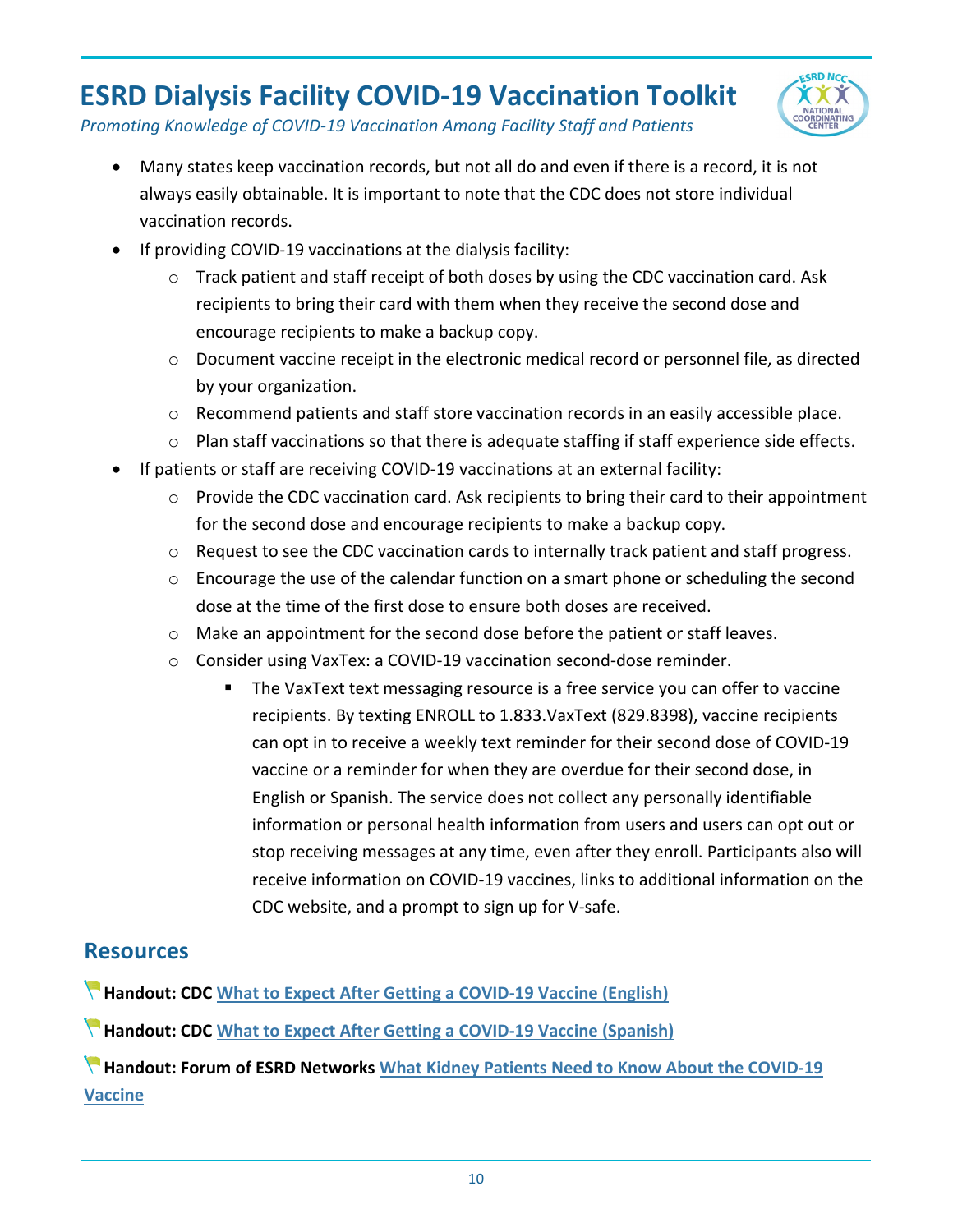

# <span id="page-11-0"></span>**4.Considering Inclusivity and Disparities**



**ESRD NCC**  $\alpha$ 

COVID-19 infection rates among racial and ethnic groups mimic existing patterns of health inequities. This includes higher infection and mortality rates among African Americans, Latinos, Pacific Islanders, Asian Americans, and Native Americans as compared to Caucasians at varying rates across the United States.<sup>7</sup> This underscores the need for all communities to have access to the vaccination.

The clinical trials for the first two approved COVID-19 vaccines, Pfizer and Moderna, included underrepresented minorities (about 25 percent of participants), older age groups (about 25 percent), and people with conditions such as obesity, diabetes, heart, and respiratory conditions.<sup>[8](#page-11-2)</sup> Johnson & Johnson's Janssen clinical trials included people from various ages and racial/ethnic categories. However, the trials did not specifically include people with chronic kidney disease or end stage renal disease.[9](#page-11-3)

When it comes to communication about getting a vaccine, the messenger may be just as important as the message. Trusted messengers have an important role in sharing information about the benefits of getting vaccinated. Consider:

- Community leaders may be thought of as essential influencers and agents of change. They may help highlight the importance of the vaccination and repair or restore confidence in the vaccination process.
- Social media platforms, like Facebook and Instagram, can help reinforce and carry this information further through posted messages, videos, and articles. These can flow through to many others by reposting from secondary and tertiary audiences and peer influencers. Social media is not intended to provide medical direction. Check the CDC website for vaccine updates.

Dividing information into education, intent, and action can help to ensure the messages are meeting people where they are with their need to know. Educational messages that fill in knowledge gaps about how the vaccines were developed, how they work in the body, and how the vaccines were

<span id="page-11-1"></span><sup>&</sup>lt;sup>7</sup> Health Affairs Blog. Addressing Racial Health Disparities In The COVID-19 Pandemic: Immediate And Long-Term Policy Solutions. Available at: [https://www.healthaffairs.org/do/10.1377/hblog20200716.620294/full/.](https://www.healthaffairs.org/do/10.1377/hblog20200716.620294/full/) Accessed on March 2, 2021.

<span id="page-11-2"></span><sup>8</sup> Johns Hopkins Medicine. COVID-19 Vaccination Information for Patients and the Public. Available at: [https://www.hopkinsmedicine.org/coronavirus/covid-19-vaccine/for-patients.html.](https://www.hopkinsmedicine.org/coronavirus/covid-19-vaccine/for-patients.html) Accessed on March 2, 2021.

<span id="page-11-3"></span><sup>9</sup> American Kidney Fund. COVID-19 Vaccine and Kidney Disease: Frequently Asked Questions. Available at: [https://www.kidneyfund.org/covid-19/vaccine-faqs/.](https://www.kidneyfund.org/covid-19/vaccine-faqs/) Accessed on March 2, 2021.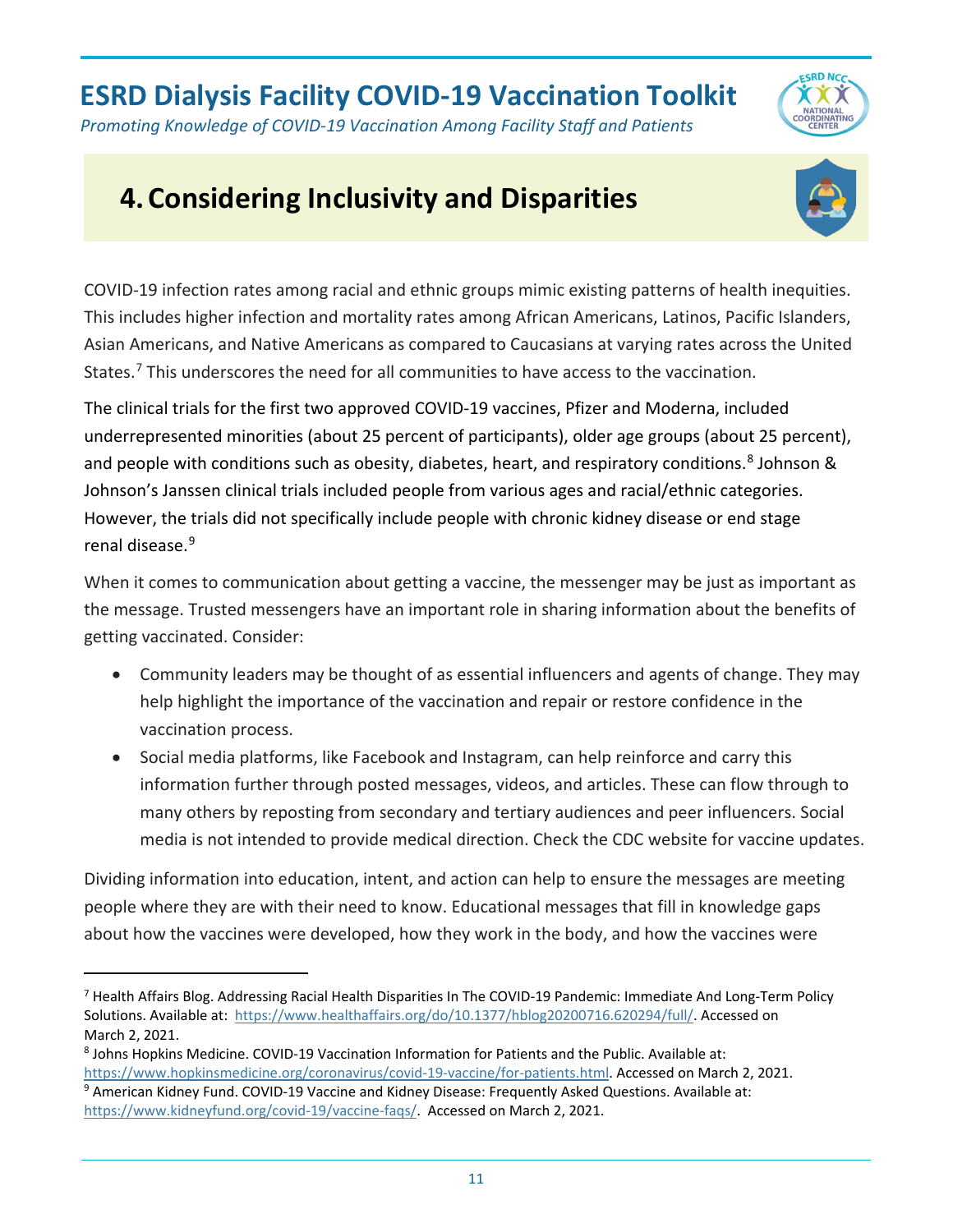**ESRD NCC** 

*Promoting Knowledge of COVID-19 Vaccination Among Facility Staff and Patients*

approved so quickly is essential to gaining the trust of the public. In addressing the intent of the vaccine, communication should quickly and transparently address barriers to the vaccine, such as side effects, vaccine safety, and strive to normalize the need to get vaccinated to protect one's self and prevent the spread of the pandemic. Lastly, addressing the motivation for getting vaccinated can help assure people that the vaccine is safe and that they are doing the right thing by getting vaccinated when it comes time for them to receive the vaccine. Here are some ideas to get started:

- Develop partnerships with local organizations that are respected in the community and reflect the demographics of the patient and/or staff population. This may include cross-promoting resources, activities, and support related to the COVID-19 vaccination.
- For those who refuse the vaccine, be curious and ask questions of the individuals to understand the reasoning behind their choice. Ask questions to assess if they may need messages of education, intent, or motivation. Then ask if you may provide resources to meet their need(s).
- Analyze available vaccination data at the facility, county, and state levels for gaps and patterns that require specific interventions.
- When possible, ensure staff and patients have access to resources that reflect the voice of the groups with which they self-identify.

#### **Resources**

**Article: Fierce Healthcare [Honor Black History Month with Equitable Vaccination Practices](https://www.fiercehealthcare.com/hospitals/industry-voices-honor-black-history-month-equitable-vaccination-practices)**

**Article: The New England Medical Journal of Medicine (NEJM) [Escaping Catch 22—Overcoming](https://www.nejm.org/doi/pdf/10.1056/NEJMms2101220)  [COVID Vaccine Hesitancy](https://www.nejm.org/doi/pdf/10.1056/NEJMms2101220) Article: Journal of the American Medical Association (JAMA) [Factors Associated with US Adults'](https://jamanetwork.com/journals/jamanetworkopen/fullarticle/2771872)  [Likelihood of Accepting COVID-19 Vaccination](https://jamanetwork.com/journals/jamanetworkopen/fullarticle/2771872) Article: National Institutes of Health [COVID-19 Vaccination Communication—Applying Behavioral](https://obssr.od.nih.gov/wp-content/uploads/2020/12/COVIDReport_Final.pdf)  [and Social Science to Address Vaccine Hesitancy and Foster Vaccine Confidence](https://obssr.od.nih.gov/wp-content/uploads/2020/12/COVIDReport_Final.pdf)  Article: American Psychological Association [Building Vaccine Confidence Through Community](https://www.apa.org/topics/covid-19/equity-resources/building-vaccine-confidence.pdf)** 

**[Engagement](https://www.apa.org/topics/covid-19/equity-resources/building-vaccine-confidence.pdf)** 

**Article: Annals of Internal Medicine [Addressing Mistrust About COVID-19 Vaccines Among Patients](https://www.acpjournals.org/doi/10.7326/M21-0055)  [of Color](https://www.acpjournals.org/doi/10.7326/M21-0055)**

**Article: MEDPAGE TODAY [Lack of Health Literacy a Barrier to Grasping COVID-19](https://www.medpagetoday.com/infectiousdisease/covid19/87002)**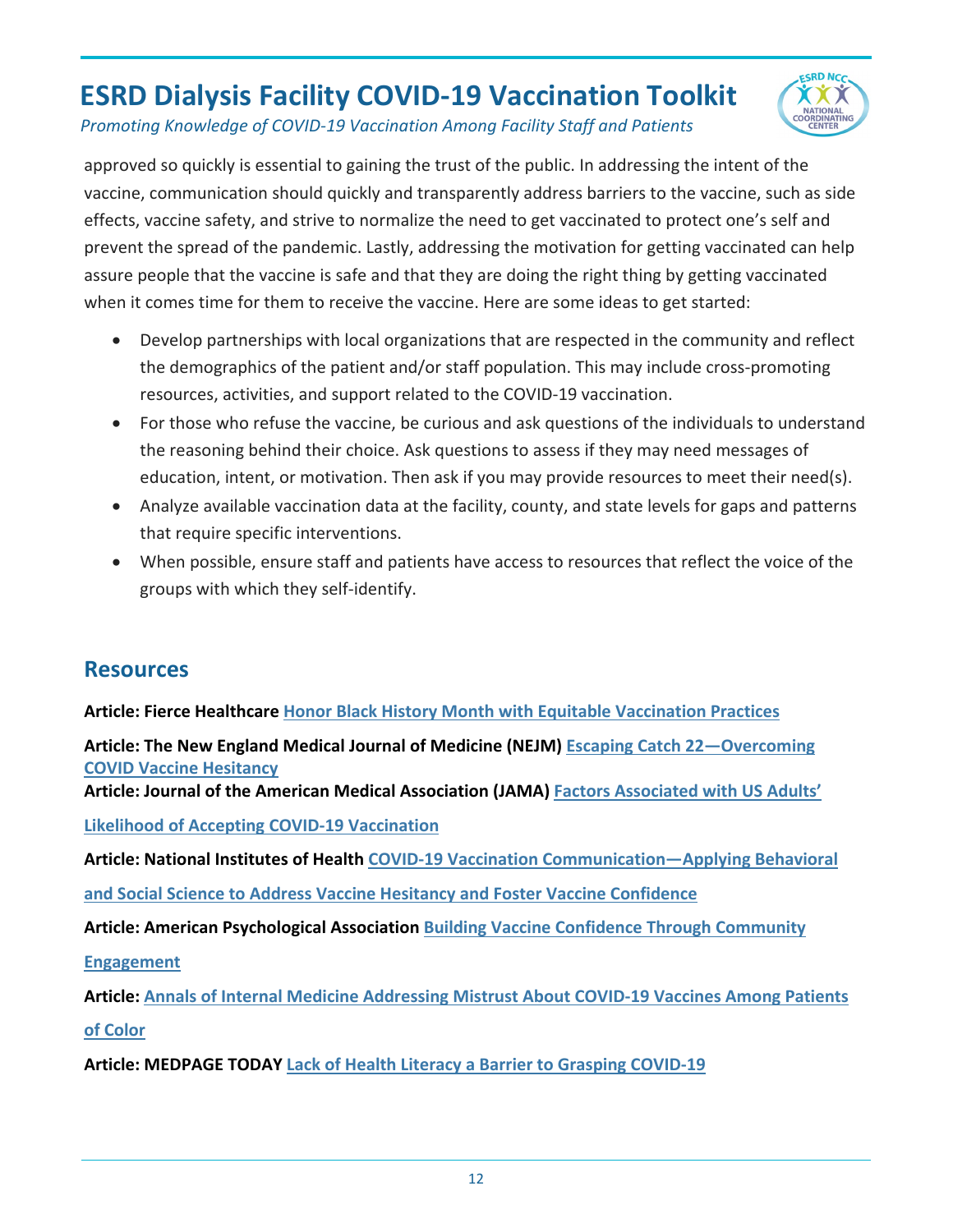

*Promoting Knowledge of COVID-19 Vaccination Among Facility Staff and Patients*

**Article: United Language Group [6 Ways to Ensure Patients With Limited English Proficiency Have a](https://www.unitedlanguagegroup.com/blog/six-ways-to-ensure-patients-have-a-seamless-vaccine-experience)  [Seamless COVID-19 Experience](https://www.unitedlanguagegroup.com/blog/six-ways-to-ensure-patients-have-a-seamless-vaccine-experience)** 

**Webpage: Agency for Healthcare Research and Quality (AHRQ) [Health Literacy Measurement Tools](https://www.ahrq.gov/health-literacy/research/tools/index.html)**

**Webpage: CMS [COVID-19 Resources on Vulnerable Populations](https://www.cms.gov/About-CMS/Agency-Information/OMH/resource-center/COVID-19-Resources)** 

**Interview: National Public Radio (NPR) [Fighting COVID-19 Mistrust in the Black Community](https://www.npr.org/2020/12/19/948316306/fighting-covid-19-vaccine-mistrust-in-the-black-community)**

**Video: American Association of Kidney Patients (AAKP) [Diversity and Inclusion in COVID-19 Trials:](https://www.youtube.com/watch?app=desktop&v=J2H0kKAcjYE&list=PLsqCn2yDJM3OZxrsJ4TG3mYzbXlWH8MnN&index=25&t=10s)** 

**[Insights and Tactics](https://www.youtube.com/watch?app=desktop&v=J2H0kKAcjYE&list=PLsqCn2yDJM3OZxrsJ4TG3mYzbXlWH8MnN&index=25&t=10s)**

**Video: Tyler Perry [COVID-19 Vaccine and the Black Community: A Tyler Perry Special](https://www.youtube.com/watch?v=M56q6TIJ890)**

**Video: Johns Hopkins Medicine [Demographics of the Clinical Trials](https://www.youtube.com/watch?v=UoOAvqjJYN0&feature=youtu.be)**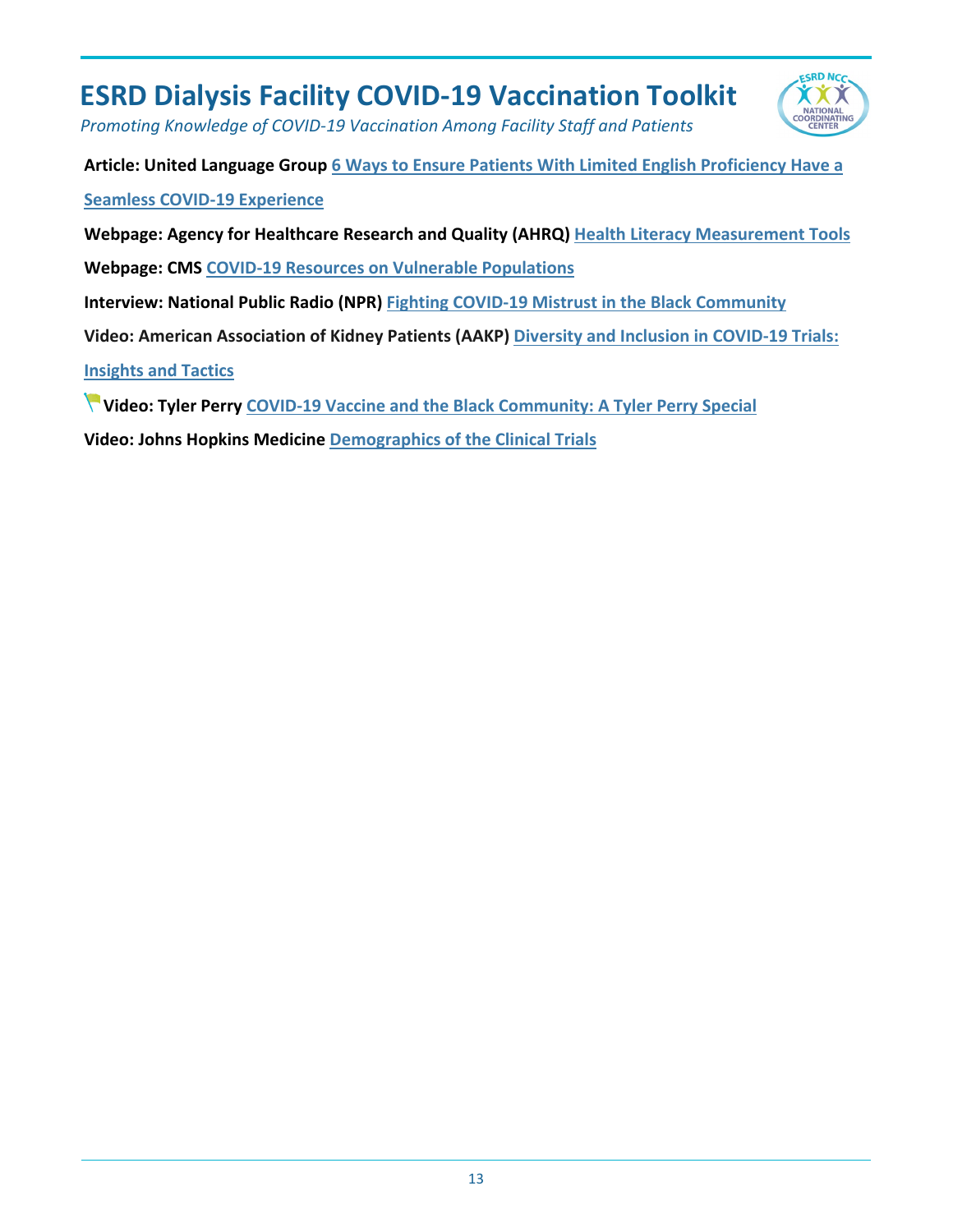

*Promoting Knowledge of COVID-19 Vaccination Among Facility Staff and Patients*

# <span id="page-14-0"></span>**5. Facilitating Education, Communication, and Promotion**



Informing populations about the health risks posed by COVID-19, as well as measures they can take to protect themselves, is key to mitigating spread and reducing the likelihood that people will become infected. Ensure communication is:

- Accurate, timely, and in plain language.
- From reliable sources. This enables informed decisions and prevents rumors and misinformation.
	- $\circ$  The 18 ESRD Networks serve as a credible and trusted resource to support dialysis facility and transplant center professionals, clinicians, and practitioners and patients in communicating and promoting timely COVID-19 vaccination information and updates to the kidney community. Click on the link for a map to find your local [ESRD Network.](https://esrdncc.org/en/ESRD-network-map/)
	- $\circ$  The CDC creates new tools and resources often. They can be used or adapted for informing dialysis professionals about COVID-19 vaccination.
	- o The [U.S. Department of Health & Human Services](https://www.hhs.gov/coronavirus/covid-19-vaccines/index.html) has information and links to other agencies related to the COVID-19 vaccines.

### <span id="page-14-1"></span>**Patient Education**

Dialysis professionals are at the center of opportunity for patient education and can have a significant role in informing, influencing, and educating patients toward vaccination. As with any other vaccine, a team effort should be made to thoroughly inform patients of the benefits of vaccination and the side effects, as well as possible adverse events with the COVID-19 vaccine. In addition, dialysis facility staff are encouraged to explore reasons for refusal and guarantee timely **follow-up for additional doses.** 

Fact sheets on each vaccine from the FDA may also be given to patients but are not a substitute for the CDC COVID-19 EUA vaccine fact sheets. The [FDA fact sheets](https://www.fda.gov/emergency-preparedness-and-response/coronavirus-disease-2019-covid-19/covid-19-vaccines) are especially useful since they are available in a variety of languages. These fact sheets are located under the header *COVID-19 Vaccines Authorized for Emergency Use* on the FDA website. **[Immunization Action Coalition \(IAC\)](https://www.immunize.org/)**

The IAC creates educational resources on vaccines for both staff and patients. For COVID-19 vaccination, the IAC website offers key resources from many sources, including a weekly newsletter for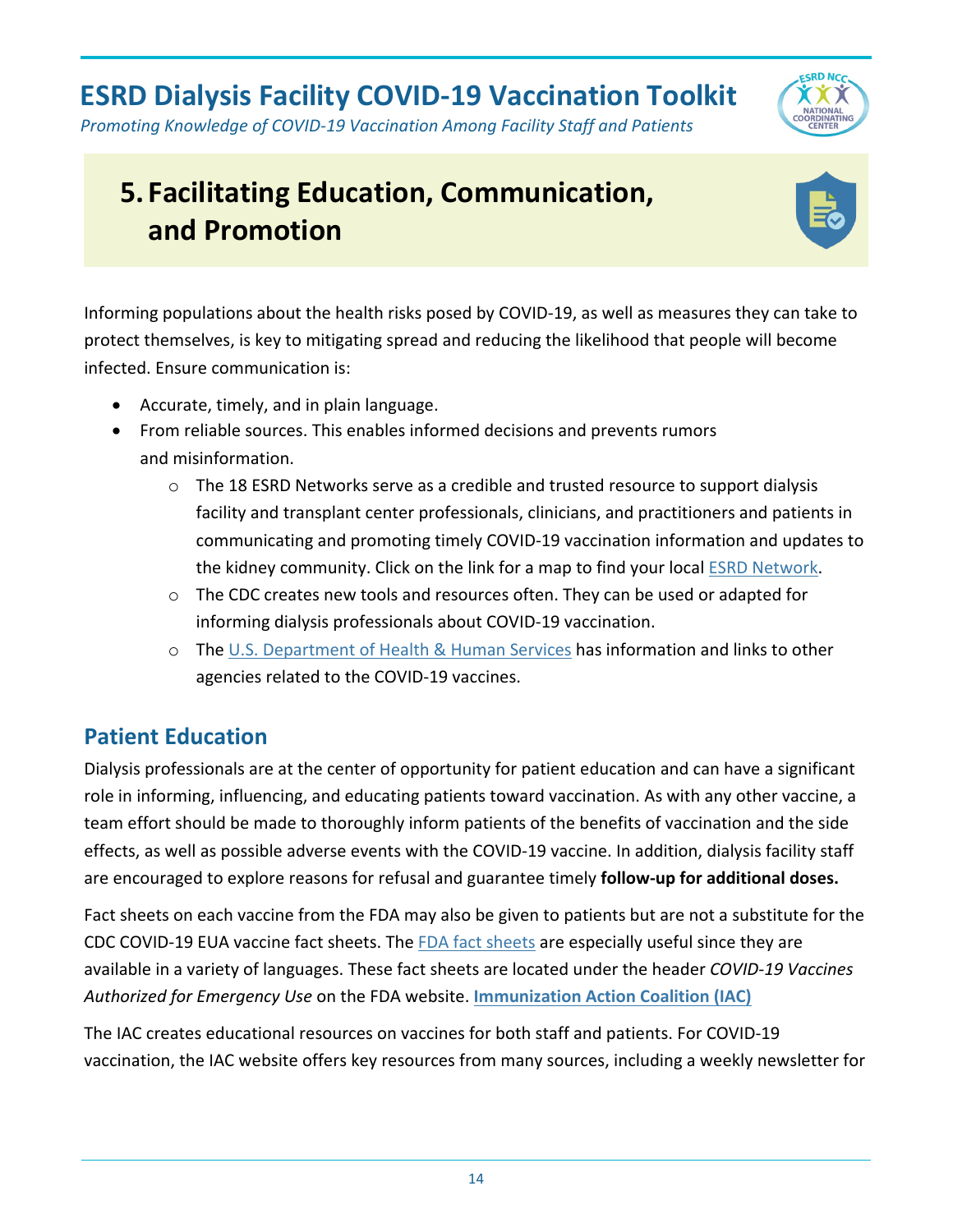

*Promoting Knowledge of COVID-19 Vaccination Among Facility Staff and Patients*

the most current COVID-19 vaccine information. The resources include fact sheets, product-specific information, clinical tools, vaccine hesitancy resources, and frequently asked questions (FAQs).

#### **Resources**

Below are links to several posters or flyers that can be downloaded, printed, and displayed in the dialysis facility to promote conversation and cultivate vaccination awareness.

**Flyer: CDC [Stopping the COVID-19 Pandemic Is Going to Take All of Our Tools](https://www.cdc.gov/vaccines/covid-19/downloads/all-of-our-tools.pdf)**

**Flyer: CDC [Why Get Vaccinated?](https://www.cdc.gov/vaccines/covid-19/downloads/why-get-vaccinated.pdf)**

**Flyer: CDC [A Safe and Effective COVID-19 Vaccine Is Now Available](https://www.cdc.gov/coronavirus/2019-ncov/downloads/vaccines/fotonovela-bw.pdf)**

**Flyer: CDC [COVID-19 Vaccines](https://www.cdc.gov/coronavirus/2019-ncov/downloads/vaccines/facts-covid-vaccines-english-508.pdf)**

**Flyer: CDC [Three Reasons Why You Were Given Top Priority to Be Vaccinated Against COVID-19](https://www.cdc.gov/vaccines/covid-19/downloads/top-priority-for-vaccination.pdf)**

**Flyer: ESRD NCC [Where to Find Credible Information About COVID-19](https://esrdncc.org/globalassets/covid-19/ncccredibleresources508.pdf)**

**Poster: ESRD NCC [Keep Germs Away](https://esrdncc.org/contentassets/625da5d9c5e943b5a3d0be0a88981f12/posterpdf/keepgermsaway508.pdf)**

**Poster: CDC [Get Started With V-Safe](https://www.cdc.gov/vaccines/covid-19/downloads/get-started-with-v-safe.pdf)** 

**Webpage**: **CDC [COVID-19 Vaccination Toolkit](https://www.cdc.gov/vaccines/covid-19/toolkits/index.html)**

**Webpage**: **CDC [Communication Toolkit](https://www.cdc.gov/coronavirus/2019-ncov/need-extra-precautions/communication-toolkit.html)**

**Webpage: CDC [COVID-19 EUA Fact Sheets for Recipients and Caregivers](https://www.cdc.gov/vaccines/hcp/vis/index.html)** 

**Webpage: FDA [COVID-19 Frequently Asked Questions](https://www.fda.gov/emergency-preparedness-and-response/coronavirus-disease-2019-covid-19/covid-19-frequently-asked-questions)**

**Slide Presentation Templates: CDC [Support and Education for the Healthcare Team about COVID-19](https://www.cdc.gov/vaccines/covid-19/health-systems-communication-toolkit.html#slides)** 

**[Vaccination and Building Vaccine Confidence](https://www.cdc.gov/vaccines/covid-19/health-systems-communication-toolkit.html#slides)**

**Document: University of Florida College of Communication and Journalism [Guide to COVID-19](https://covid19vaccinescommunicationprinciples.org/)** 

**[Vaccine Communications](https://covid19vaccinescommunicationprinciples.org/)** 

**Video**: **ESRD NCC [The mRNA COVID Vaccines and Healthcare Workers](https://www.youtube.com/watch?v=lFcTmGSBr3g&feature=youtu.be)** 

**Video: ESRD NCC [Influenza, COVID-19, and Renal Disease](https://www.youtube.com/watch?v=uxno562I2Tw)**

**Video: ESRD NCC [Should Patients With Chronic Renal Disease Get the Vaccine Against COVID?](https://www.youtube.com/watch?v=SoMg1c30zmw)**

**Article: South Carolina Department of Health and Environmental Control [It Takes Two: You Need](https://scdhec.gov/news-releases/it-takes-two-you-need-two-shots-covid-19-vaccine-get-maximum-protection)** 

**[Two Shots of COVID-19 Vaccine to Get Maximum Protection](https://scdhec.gov/news-releases/it-takes-two-you-need-two-shots-covid-19-vaccine-get-maximum-protection)**

**Podcasts: CMS [COVID-19 Podcasts](https://www.cms.gov/Outreach-and-Education/Outreach/OpenDoorForums/PodcastAndTranscripts)**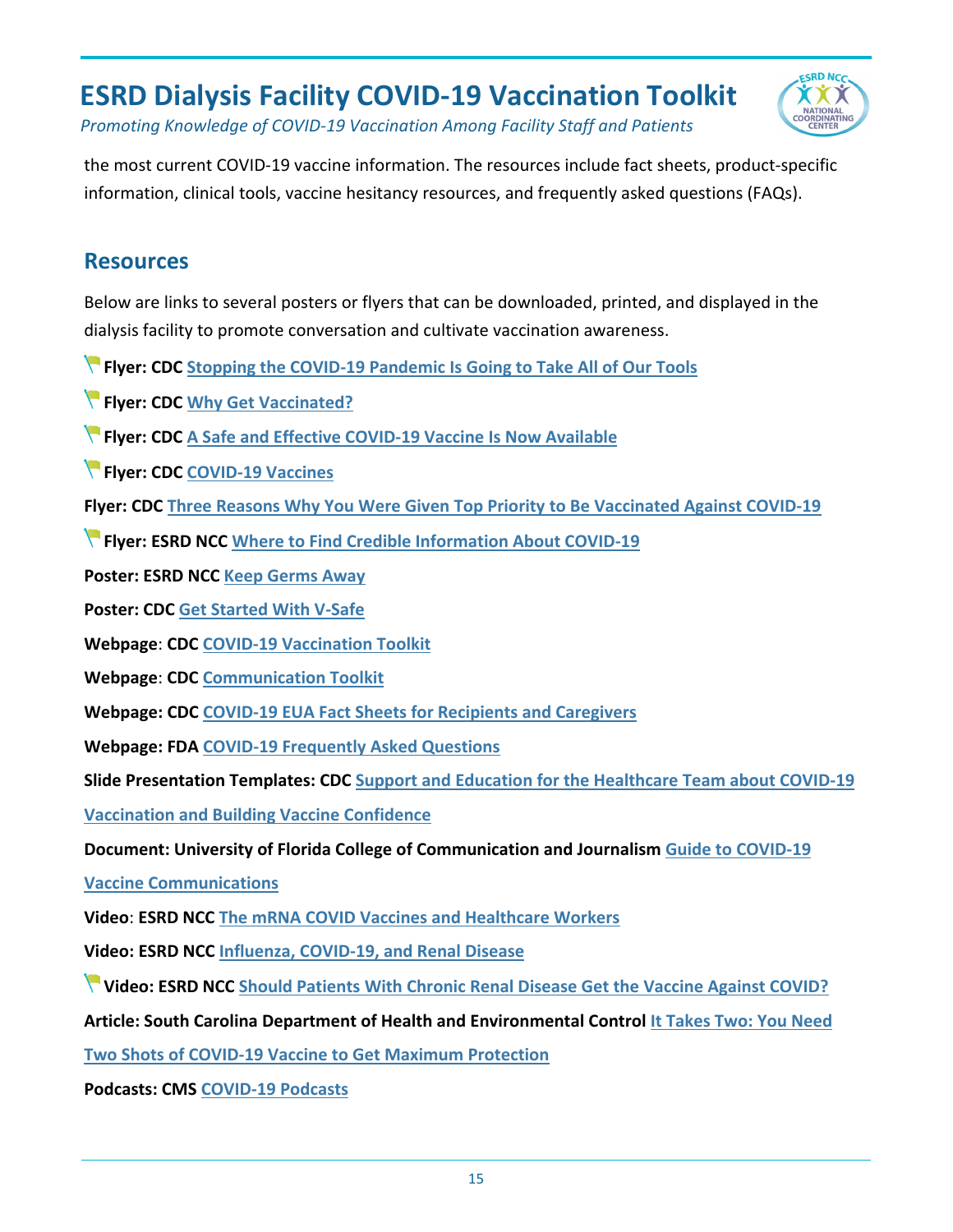*Promoting Knowledge of COVID-19 Vaccination Among Facility Staff and Patients*

# <span id="page-16-0"></span>**6.Addressing Facility-Specific Policies**



**ESRD NCC** 

Many dialysis facilities and organizations have expressed interest in becoming a vaccination provider for the COVID-19 vaccine. To register as a vaccination provider, the clinic will need to register with its state health department. Additionally, there are specific CDC COVID-19 vaccination program provider requirements that must be met first before vaccines can be given. This section provides guidance and information for COVID-19 administration, storage, handling, reporting, policies, and patient education for the COVID-19 vaccine.

### <span id="page-16-1"></span>**Vaccine Administration, Storage, and Handling**

Please note the vaccine type and brand administered at the facility. COVID-19 vaccine administration, storage, and handling should be done per the manufacturer's instructions and agency guidance. Information about FDA-approved COVID-19 vaccines can be found here:

**Webpage: [COVID-19 Vaccines](https://www.fda.gov/emergency-preparedness-and-response/coronavirus-disease-2019-covid-19/covid-19-vaccines)  Toolkit: [CDC Vaccine Storage and Handling Toolkit](https://www.cdc.gov/vaccines/hcp/admin/storage/toolkit/index.html) Webpage: CDC [Clinical Considerations for COVID-19 Vaccination](https://www.cdc.gov/vaccines/covid-19/clinical-considerations/index.html) Webpage: CDC [COVID-19 Vaccination](https://www.cdc.gov/vaccines/covid-19/index.html)**

### <span id="page-16-2"></span>**Reporting Requirements and Documentation**

Most dialysis facilities nationwide are subject to reporting requirements for vaccination of patients and/or staff. Specific obligations and documentation requirements can vary by state and local public health jurisdictions. Please contact the local public health department to get more information on reporting requirements.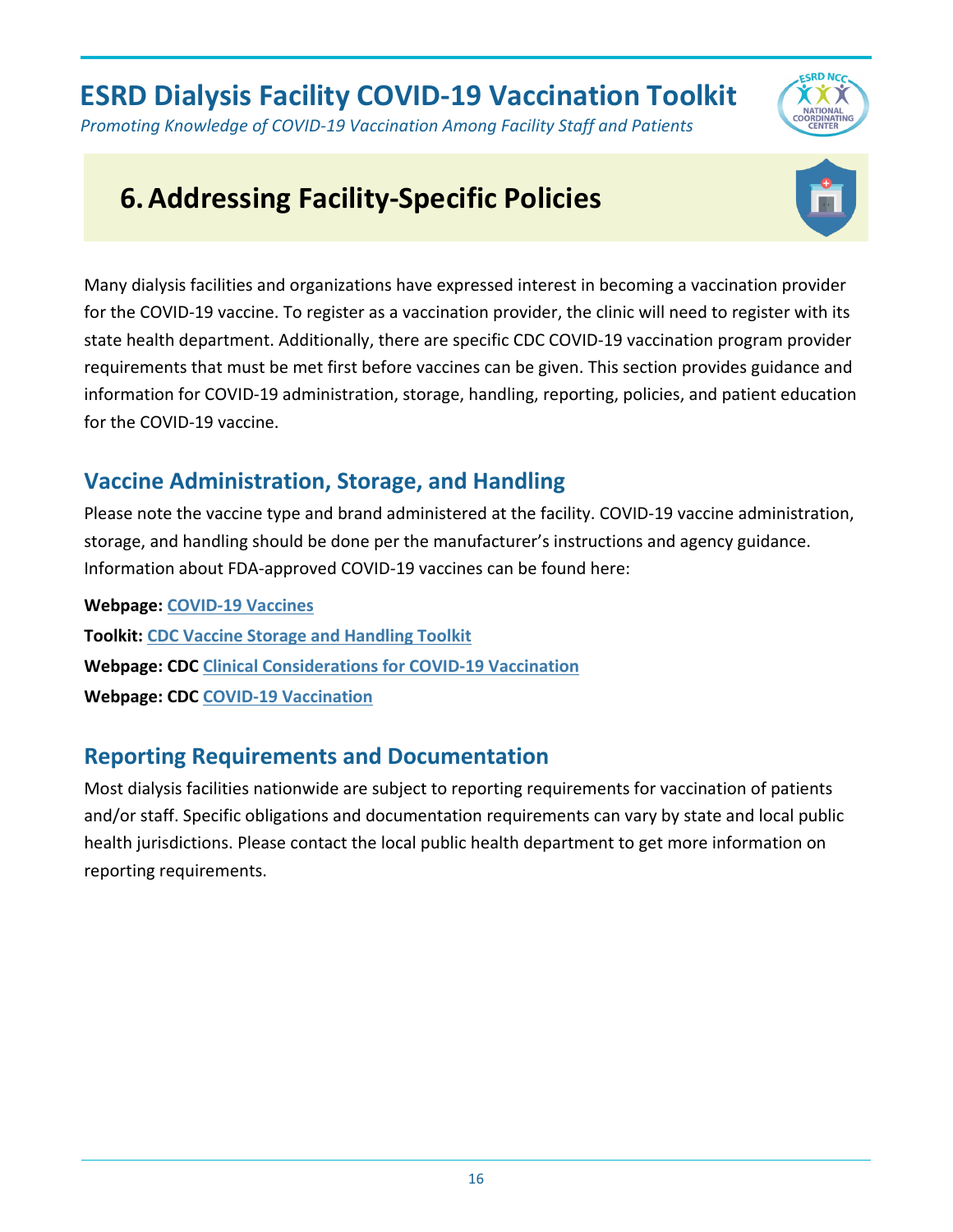

*Promoting Knowledge of COVID-19 Vaccination Among Facility Staff and Patients*

#### <span id="page-17-0"></span>[Vaccine Adverse Event Reporting System \(VAERS\)](https://vaers.hhs.gov/):

VAERS is a website operated by both the CDC and the FDA to monitor vaccination safety. This site requires reporting of adverse events for all patients regardless of the plausibility of the vaccine causing the event or the clinical seriousness of the event. This helps the nation monitor the safety of the vaccine for all patients to rapidly detect potential side effects and identify rare adverse events. For COVID-19, the FDA has issued VAERS reporting requirements under the EUA. To report an adverse event to VAERS, you can submit a report online at [https://vaers.hhs.gov/.](https://vaers.hhs.gov/) If you need help, you can call 1.800.822.7967, email [info@VAERS.org,](mailto:info@VAERS.org) or watch the [instructional video.](https://youtu.be/sbCWhcQADFE)

### <span id="page-17-1"></span>**Other Reporting Requirements**

Outside of requirements for (VAERS) reporting, CMS and CDC have no other mandatory reporting requirements as of the time of this publication (March 2021). Please refer to the [Documentation](#page-16-2) section of this document for more information on vaccination documentation. National Healthcare Safety Network (NHSN) information and reporting requirements can be found on the [CDC website.](https://www.cdc.gov/nhsn/covid19/index.html) For more information on patient education, please refer to the **Patient Education** section of this document.

#### **Resources**

<span id="page-17-2"></span>**Webpage: VAERS [Vaccine Adverse Event Reporting System \(VAERS\)](https://vaers.hhs.gov/) Instructional Video: CDC [Vaccine Adverse Event Reporting System \(VAERS\) Website and Ways to](https://www.youtube.com/watch?app=desktop&v=sbCWhcQADFE&feature=youtu.be)  [Report](https://www.youtube.com/watch?app=desktop&v=sbCWhcQADFE&feature=youtu.be) Toolkit: [CDC Vaccine and Handling Toolkit](https://www.cdc.gov/vaccines/hcp/admin/storage/toolkit/index.html) Toolkit: CDC [COVID-19 Vaccination Communication Toolkit](https://www.cdc.gov/vaccines/covid-19/health-systems-communication-toolkit.html) Webpage: CDC [Emergency Use Authorization Vaccine Fact Sheets](https://www.cdc.gov/vaccines/covid-19/eua/index.html) Webpage: CDC [Clinical Care Considerations for COVID-19 Vaccination](https://www.cdc.gov/vaccines/covid-19/clinical-considerations/index.html) Webpage: CDC [COVID-19 Vaccination](https://www.cdc.gov/vaccines/covid-19/index.html) Webpage: CMS [COVID-19 Vaccine Policies & Guidance](https://www.cms.gov/covidvax) Webpage: KCE[R Alerts and Recalls](https://www.kcercoalition.com/en/alerts-recalls/) Document: Assistant Secretary for Preparedness and Response Technical Resources, Assistance Center, and Information Exchange (ASPR TRACIE) [COVID-19 Vaccine Planning and Considerations](http://r20.rs6.net/tn.jsp?f=001xb9GMawomBbT6MMbOoqRtvTkOHfMbJ2z_zyzPHoM96VBe-TPEZ5oE81MLTpL44aJ148CtuomfINweYwkNCVkrLCfNQCZxRsyOvORtBfaW-ZCKYWhiYfKWCs3QWWZuinqlRjsQxtpeF4KTe1YcbJEZhCTbX-7ff2NIULPS_M1Oh_t60gJS6ibKX3zpZsb6hsUOXv29kOa8YM6mWaQ49kDx9Qb_DDX0OiyH521tFJUfT1U3BxmMiNE_3WN6AwhFnoKM5qg_1jvaE87LLZ-Hg9ckg==&c=4_T9YKQAN-SqdMdh1Ic--c3K6gnwY8ZZmKSSEog1iRgrItE7fA71LQ==&ch=80vQUJB8UtBcDGtc5LVTJBsfidb3e1I4KqLVObnbX46SUBMOMQ79Pw==)**

<span id="page-17-3"></span>**Checklist: CDC [Satellite, Temporary, and Off-Site Vaccination Clinic Supply Checklist](https://www.cdc.gov/vaccines/hcp/admin/downloads/2020-vaccine-clinic-supply-checklist-508.pdf)**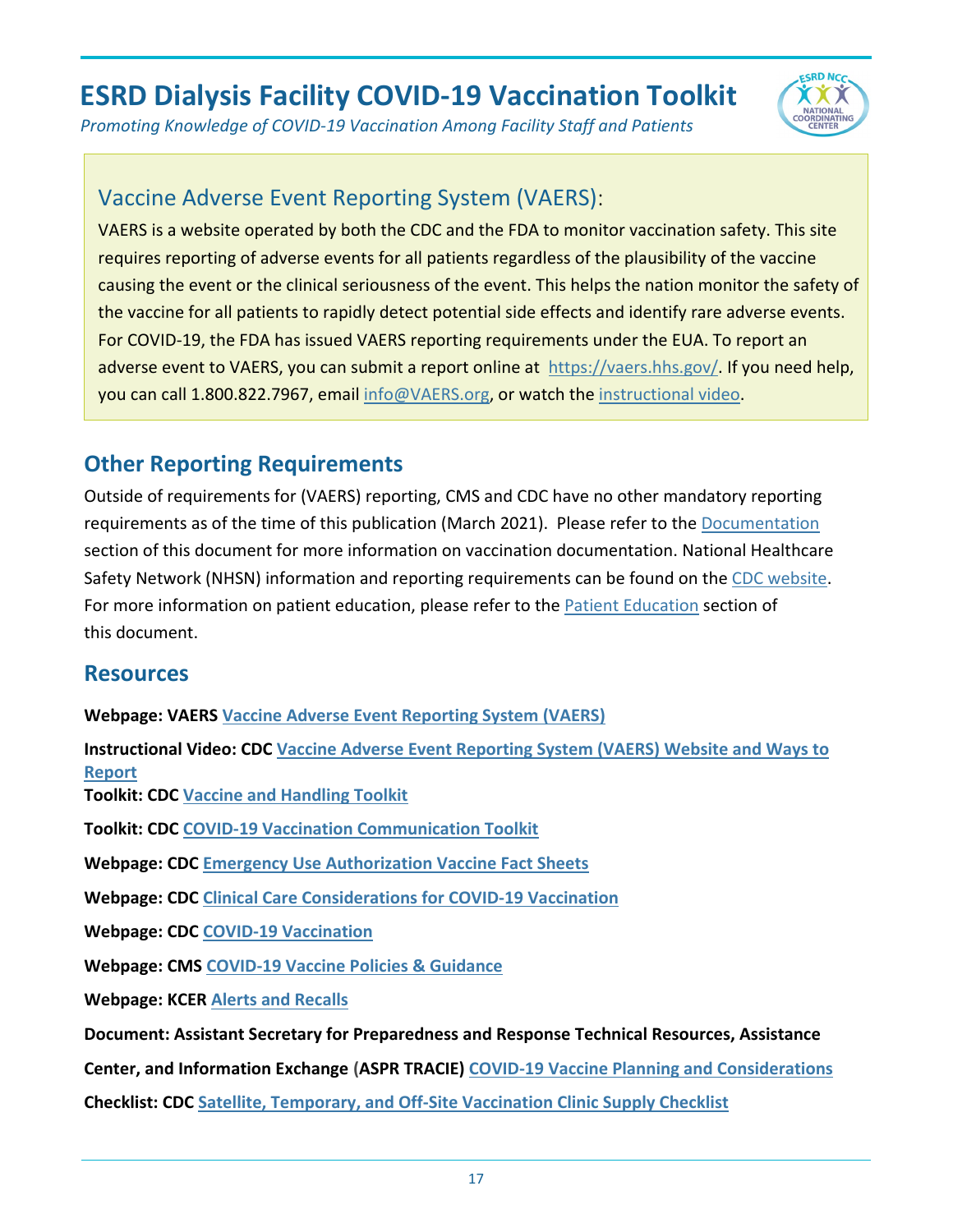*Promoting Knowledge of COVID-19 Vaccination Among Facility Staff and Patients*

## **ESRD NCC**  $\alpha x$

# <span id="page-18-0"></span>**7. Frequently Asked Questions (FAQs)**



Healthcare providers, people with kidney disease, or people who have received a kidney transplant often have questions about receiving the COVID-19 vaccine. Below, is a list of several websites that provide answers to commonly asked questions about the COVID-19 vaccination.

**Webpage: American Kidney Foundation [COVID-19 Vaccine and Kidney Disease: FAQs](https://www.kidneyfund.org/covid-19/vaccine-faqs/)**

**Webpage: CDC [FAQs about COVID-19 Vaccination](https://www.cdc.gov/coronavirus/2019-ncov/vaccines/faq.html)**

**Webpage: CDC [Quick Answers for Healthcare Professionals](https://www.cdc.gov/vaccines/covid-19/downloads/healthcare-professionals-vaccine-quick-answers.pdf)**

**Webpage: CDC [Janssen COVID-19 Vaccine Questions](https://www.cdc.gov/vaccines/covid-19/info-by-product/janssen/janssen-faqs.html)**

**Webpage: National Kidney Foundation [Vaccines, Kidney Disease, & COVID-19](https://www.kidney.org/coronavirus/vaccines-kidney-disease)**

**Webpage: FDA: [COVID-19 FAQs](https://www.fda.gov/emergency-preparedness-and-response/coronavirus-disease-2019-covid-19/covid-19-frequently-asked-questions)**

**Webpage: Johns Hopkins Medicine [COVID-19 Vaccine Information for Patients and the Public](https://www.hopkinsmedicine.org/coronavirus/covid-19-vaccine/for-patients.html#diverse-groups)**

<span id="page-18-1"></span>**Webpage: CDC [FAQs about COVID-19 Vaccination in Long-Term Care Facilities](https://www.cdc.gov/vaccines/covid-19/toolkits/long-term-care/faqs.html)** 

**Webpage: ESRD NCC [COVID-19 FAQ by ESRD Patients \(English\)](https://esrdncc.org/en/patients/covid-19/faqs/)**

**Webpage: ESRD NCC [COVID-19 FAQ by ESRD Patients \(Spanish\)](https://esrdncc.org/en/patients/covid-19/faqs-spanish/)**

**Document: American Society of Nephrologists [COVID-19 FAQ Sheet](https://aakp.org/wp-content/uploads/2021/01/2020-12-24-COVID19-VACCINE-FAQS_CLEAN-v2-1.pdf)**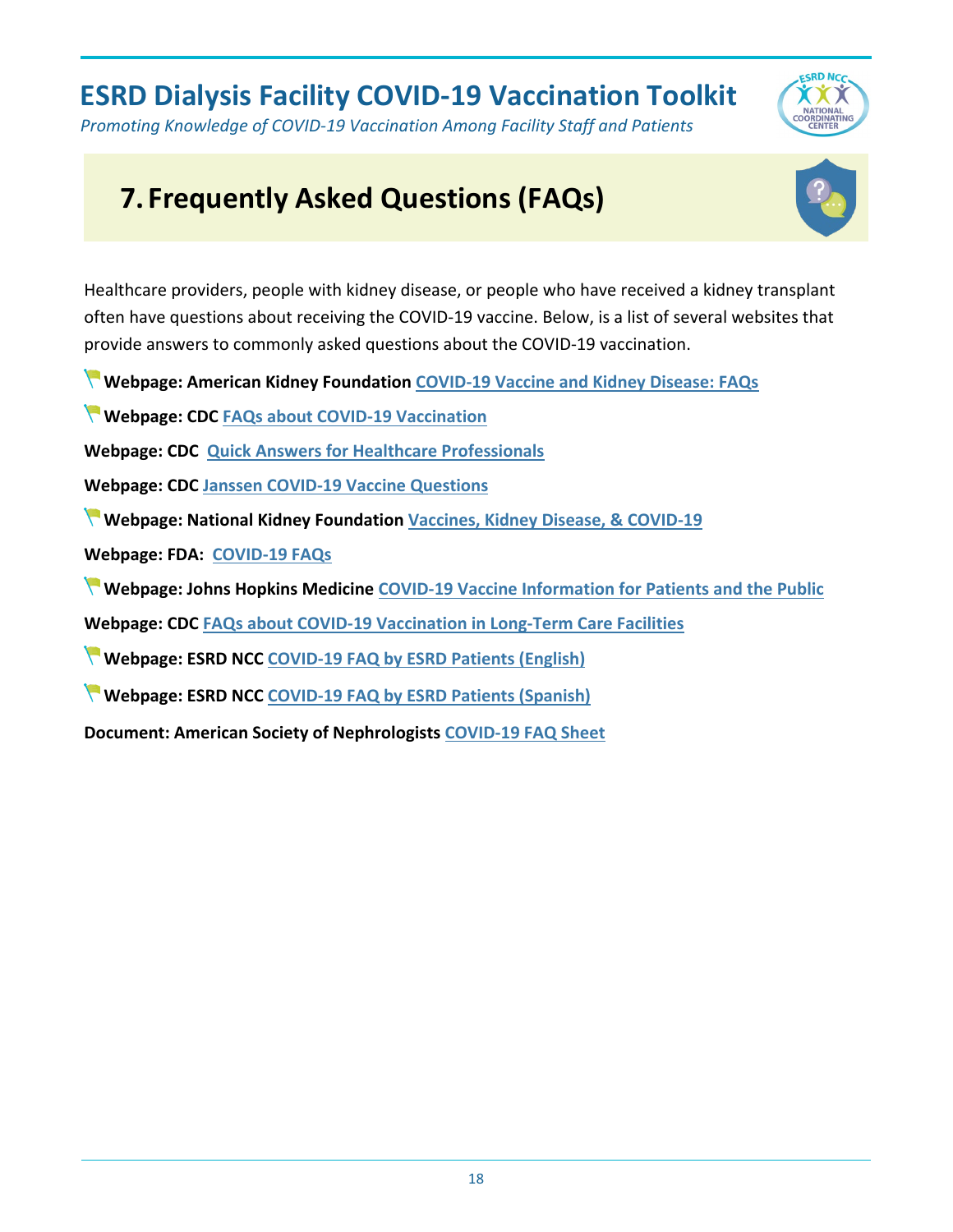*Promoting Knowledge of COVID-19 Vaccination Among Facility Staff and Patients*

# <span id="page-19-0"></span>**Appendix: All Resources**

Each of the resources found throughout this toolkit is listed by type in this resource section.

#### **Printable Handouts and Documents:**

- **ASN: [COVID-19: Vaccine](https://www.myast.org/covid-19-vaccine-faq-sheet) FAQ Sheet**
- **CDC: [What to Expect after Getting a COVID-19 Vaccine](https://www.cdc.gov/coronavirus/2019-ncov/vaccines/pdfs/321466-A_FS_What_Expect_COVID-19_Vax_Final_12.13.20.pdf)**
- **CDC: [What to Expect After Getting a COVID-19 Vaccine \(Spanish\)](https://www.cdc.gov/coronavirus/2019-ncov/downloads/vaccines/What_Expect_Vaccination_ES.pdf)**
- **CDC: [Stopping the COVID-19 Pandemic Is Going to Take All of Our Tools](https://www.cdc.gov/vaccines/covid-19/downloads/all-of-our-tools.pdf)**
- **CDC: Why Get [Vaccinated?](https://www.cdc.gov/vaccines/covid-19/downloads/why-get-vaccinated.pdf)**
- **CDC: [Three Reasons Why You Were Given Top Priority to be Vaccinated Against COVID-19](https://www.cdc.gov/vaccines/covid-19/downloads/top-priority-for-vaccination.pdf)**
- **CDC: [A Safe and Effective COVID-19 Vaccine Is Now Available](https://www.cdc.gov/coronavirus/2019-ncov/downloads/vaccines/fotonovela-bw.pdf)**
- **CDC: [COVID-19 Vaccines](https://www.cdc.gov/coronavirus/2019-ncov/downloads/vaccines/facts-covid-vaccines-english-508.pdf)**
- **CDC: [Satellite, Temporary, and Off-Site Vaccination Clinic Supply Checklist](https://www.cdc.gov/vaccines/hcp/admin/downloads/2020-vaccine-clinic-supply-checklist-508.pdf)**
- **CDC: [COVID-19 Vaccine EUA Fact Sheet](https://www.cdc.gov/vaccines/covid-19/eua/index.html)**
- **CDC: [V-safe](https://vsafe.cdc.gov/)**
- **CDC: [Get Started With V-Safe](https://www.cdc.gov/vaccines/covid-19/downloads/get-started-with-v-safe.pdf)**
- **Forum of ESRD Networks: [What Kidney Patients Need to Know About the COVID-19](https://s3.amazonaws.com/media.esrdnetworks.org/documents/Kidney_patients_and_vaccine_flyer.pdf)  [Vaccine](https://s3.amazonaws.com/media.esrdnetworks.org/documents/Kidney_patients_and_vaccine_flyer.pdf)**
- **ESRD NCC: [Where to Find Credible Information About COVID-19](https://esrdncc.org/globalassets/covid-19/ncccredibleresources508.pdf)**
- **ESRD NCC: [Keep Germs Away](https://esrdncc.org/contentassets/625da5d9c5e943b5a3d0be0a88981f12/posterpdf/keepgermsaway508.pdf)**
- **University of Florida College of Communication and Journalism: [Guide to COVID-19 Vaccine](https://covid19vaccinescommunicationprinciples.org/)  [Communications](https://covid19vaccinescommunicationprinciples.org/)**

#### **Articles and Publications:**

• **American Psychological Association: [Building Vaccine Confidence Through Community](https://www.apa.org/topics/covid-19/equity-resources/building-vaccine-confidence.pdf)  [Engagement](https://www.apa.org/topics/covid-19/equity-resources/building-vaccine-confidence.pdf)**



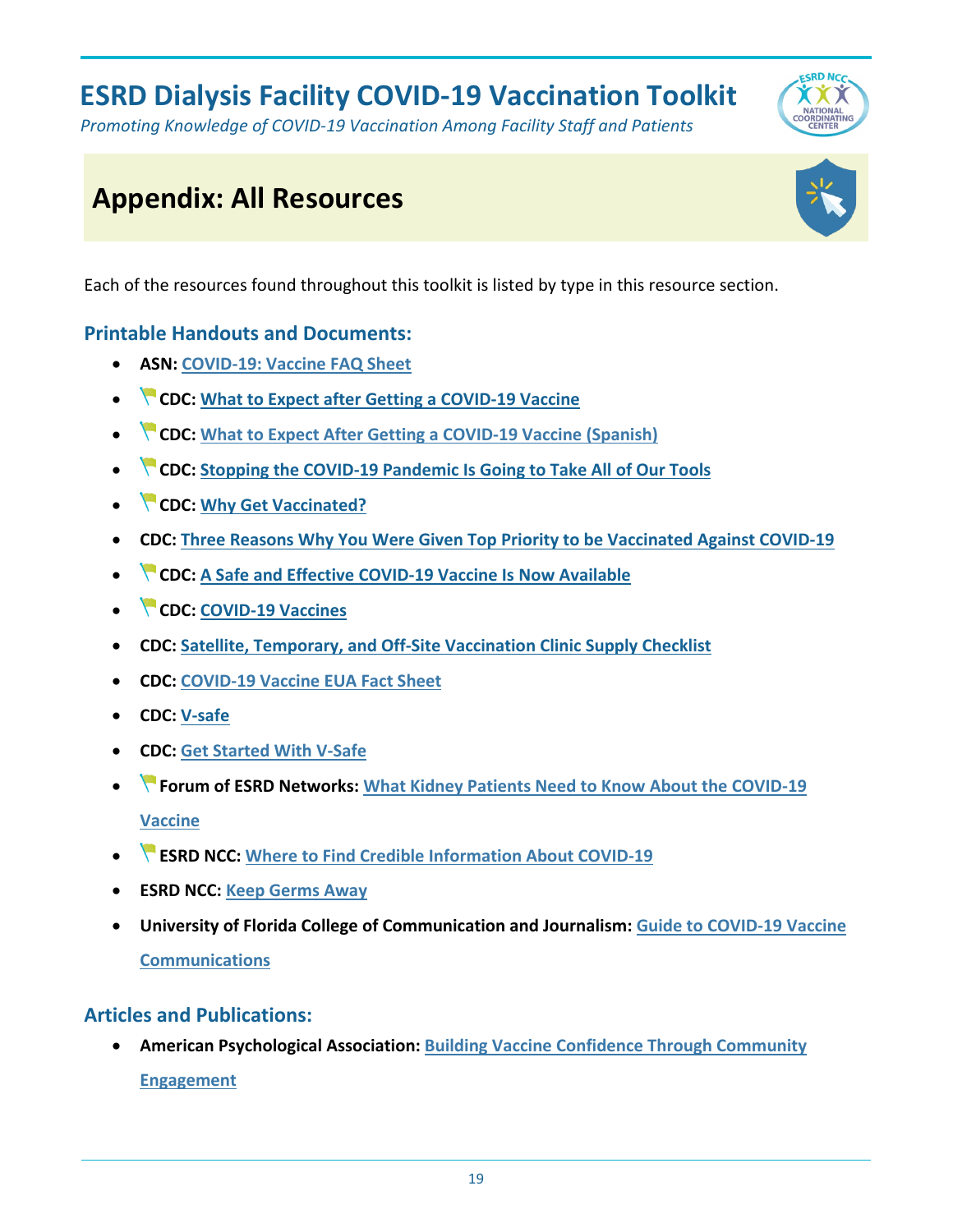

*Promoting Knowledge of COVID-19 Vaccination Among Facility Staff and Patients*

- **Annals of Internal Medicine: [Addressing Mistrust About COVID-19 Vaccines Among Patients](https://www.acpjournals.org/doi/10.7326/M21-0055)  [of Color](https://www.acpjournals.org/doi/10.7326/M21-0055)**
- **Fierce Healthcare: [Honor Black History Month with Equitable Vaccination Practices](https://www.fiercehealthcare.com/hospitals/industry-voices-honor-black-history-month-equitable-vaccination-practices)**
- **Harvard Health: [COVID-19 Vaccines: Safety, Side Effects, and Coincidence](https://www.health.harvard.edu/blog/covid-19-vaccines-safety-side-effects-and-coincidence-2021020821906)**
- **JAMA: [Factors Associated with US Adults' Likelihood of Accepting COVID-19 Vaccination](https://jamanetwork.com/journals/jamanetworkopen/fullarticle/2771872)**
- **MEDPAGE: [Lack of Health Literacy a Barrier to Grasping COVID-19](https://www.medpagetoday.com/infectiousdisease/covid19/87002)**
- **National Institutes of Health: [COVID-19 Vaccination Communication—Applying Behavioral](https://obssr.od.nih.gov/wp-content/uploads/2020/12/COVIDReport_Final.pdf)  [and Social Science to Address Vaccine Hesitancy and Foster Vaccine Confidence](https://obssr.od.nih.gov/wp-content/uploads/2020/12/COVIDReport_Final.pdf)**
- **NEJM: [Escaping Catch 22—Overcoming COVID Vaccine Hesitancy](https://www.nejm.org/doi/pdf/10.1056/NEJMms2101220)**
- **South Carolina Department of Health and Environmental Control: [It Takes Two: You Need](https://scdhec.gov/news-releases/it-takes-two-you-need-two-shots-covid-19-vaccine-get-maximum-protection)  [Two Shots of COVID-19 Vaccine to Get Maximum Protection](https://scdhec.gov/news-releases/it-takes-two-you-need-two-shots-covid-19-vaccine-get-maximum-protection)**
- **United Language Group: [6 Ways to Ensure Patients With Limited English Proficiency Have a](https://www.unitedlanguagegroup.com/blog/six-ways-to-ensure-patients-have-a-seamless-vaccine-experience)  [Seamless COVID-19 Experience](https://www.unitedlanguagegroup.com/blog/six-ways-to-ensure-patients-have-a-seamless-vaccine-experience)**

#### <span id="page-20-0"></span>**Videos/Webinars/Interviews:**

- **AAKP: [Diversity and Inclusion in COVID-19 Trials: Insights and Tactics](https://www.youtube.com/watch?app=desktop&v=J2H0kKAcjYE&list=PLsqCn2yDJM3OZxrsJ4TG3mYzbXlWH8MnN&index=25&t=10s)**
- **ASN: [Safety and Efficacy of COVID-19 Vaccines in the Dialysis Population](https://www.youtube.com/watch?v=Z8AaGVnD0GU&feature=youtu.be)**
- **CDC: [How CDC Is Making COVID-19 Vaccine Recommendations](https://youtu.be/6Wqk2CrMrh8)**
- **CDC: [What Every Clinician Should Know About COVID-19 Vaccine Safety](https://emergency.cdc.gov/coca/calls/2020/callinfo_121420.asp)**
- **CDC: COVID-19 Vaccines: Update on [Allergic Reactions, Contraindications, and Precautions](https://emergency.cdc.gov/coca/calls/2020/callinfo_123020.asp)**
- **CDC: [VAERS Website and Ways to Report](https://www.youtube.com/watch?v=sbCWhcQADFE&feature=youtu.be)**
- **CDC: [Support and Education for the Healthcare Team about COVID-19 Vaccination and](https://www.cdc.gov/vaccines/covid-19/health-systems-communication-toolkit.html#slides)  [Building Vaccine Confidence](https://www.cdc.gov/vaccines/covid-19/health-systems-communication-toolkit.html#slides)**
- **CMS: [COVID-19 Podcasts](https://www.cms.gov/Outreach-and-Education/Outreach/OpenDoorForums/PodcastAndTranscripts)**
- **ESRD NCC: [Influenza, COVID-19, and Renal Disease](https://www.youtube.com/watch?v=uxno562I2Tw)**
- **ESRD NCC: [The mRNA COVID Vaccines and Healthcare Workers](https://www.youtube.com/watch?v=lFcTmGSBr3g&feature=youtu.be)** (mRNA = messenger ribonucleic acid)
- **ESRD NCC: [Should Patients With Chronic Renal Disease Get the Vaccine Against COVID?](https://www.youtube.com/watch?v=SoMg1c30zmw)**
- **John Hopkins Medicine: [Pfizer and Moderna Clinical Trial Demographics](https://www.youtube.com/watch?app=desktop&v=UoOAvqjJYN0&feature=youtu.be)**